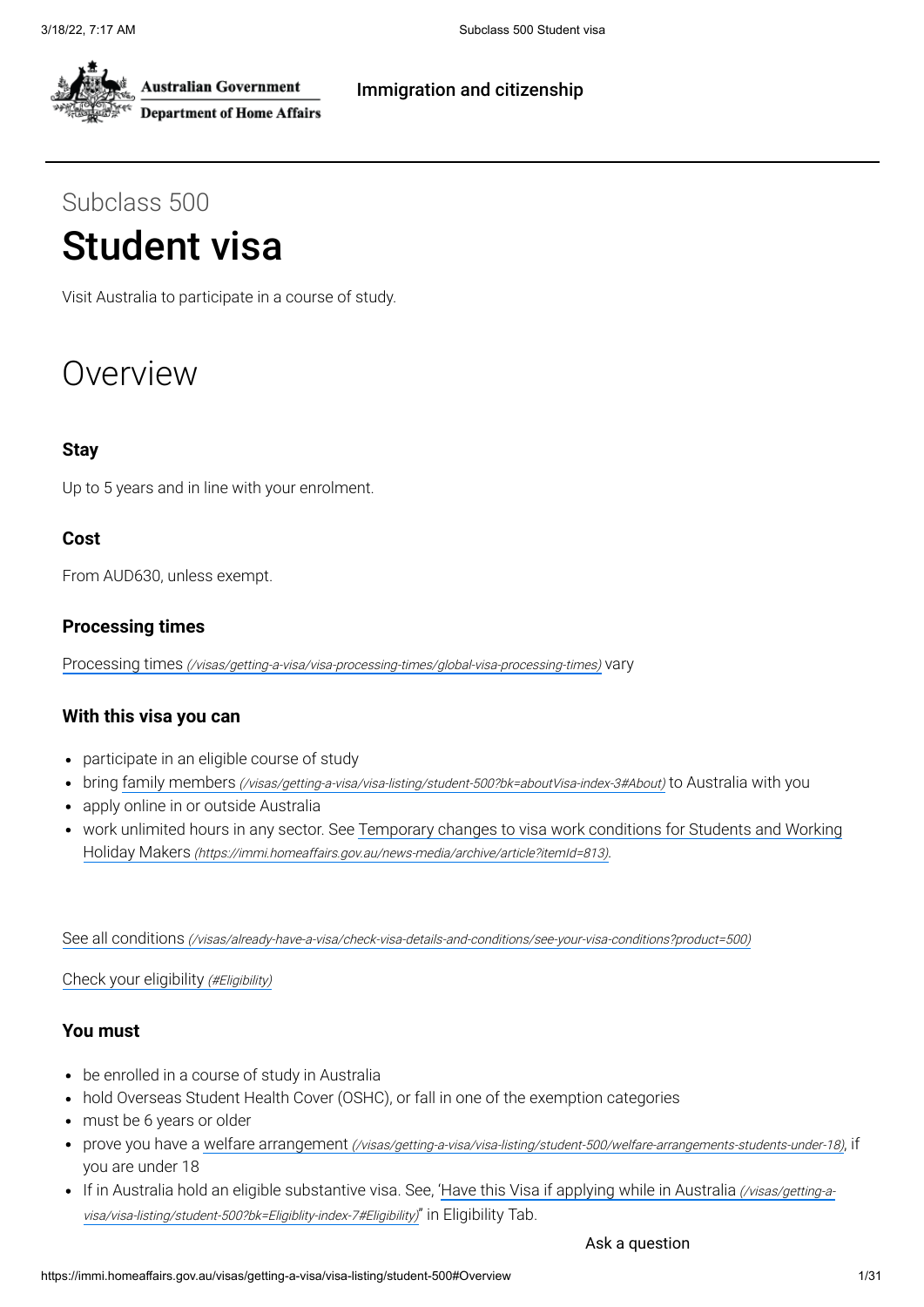Note:

- A substantive visa ceases to be in effect if another substantive visa is granted
- Applications are received Australian Eastern Standard Time (AEST) (or Australian Eastern daylight standard time (AEDST) when applicable)

#### **Help with your visa**

If you are getting help with your visa, before you pay someone, read information on Who can help with your visa application [\(/help-support/who-can-help-with-your-application/overview\)](https://immi.homeaffairs.gov.au/help-support/who-can-help-with-your-application/overview).

Apply [\(https://online.immi.gov.au/elp/app?action=new&formId=STU-AP-500\)](https://online.immi.gov.au/elp/app?action=new&formId=STU-AP-500)

# About this visa

- With this visa you can [\(#aboutVisa-index-0\)](#page-1-0)
- How long you can stay [\(#aboutVisa-index-1\)](#page-2-0)
- Stay longer [\(#aboutVisa-index-2\)](#page-2-1)
- [Include family](#page-2-2) (#aboutVisa-index-3)
- Cost [\(#aboutVisa-index-4\)](#page-2-3)
- Apply from [\(#aboutVisa-index-5\)](#page-3-0)
- [Packaged courses](#page-3-1) (#aboutVisa-index-6)
- Processing times [\(#aboutVisa-index-7\)](#page-3-2)
- Your obligations [\(#aboutVisa-index-8\)](#page-4-0)
- Travel [\(#aboutVisa-index-9\)](#page-5-0)
- Visa label [\(#aboutVisa-index-10\)](#page-5-1)

# <span id="page-1-0"></span>With this visa you can

- participate in an eligible course of study in Australia
- travel in and out of Australia
- as a temporary measure, you can work unlimited hours in any sector. See Temporary changes to visa work conditions  $\bullet$ for Students and Working Holiday Makers [\(https://immi.homeaffairs.gov.au/news-media/archive/article?itemId=813\)](https://immi.homeaffairs.gov.au/news-media/archive/article?itemId=813).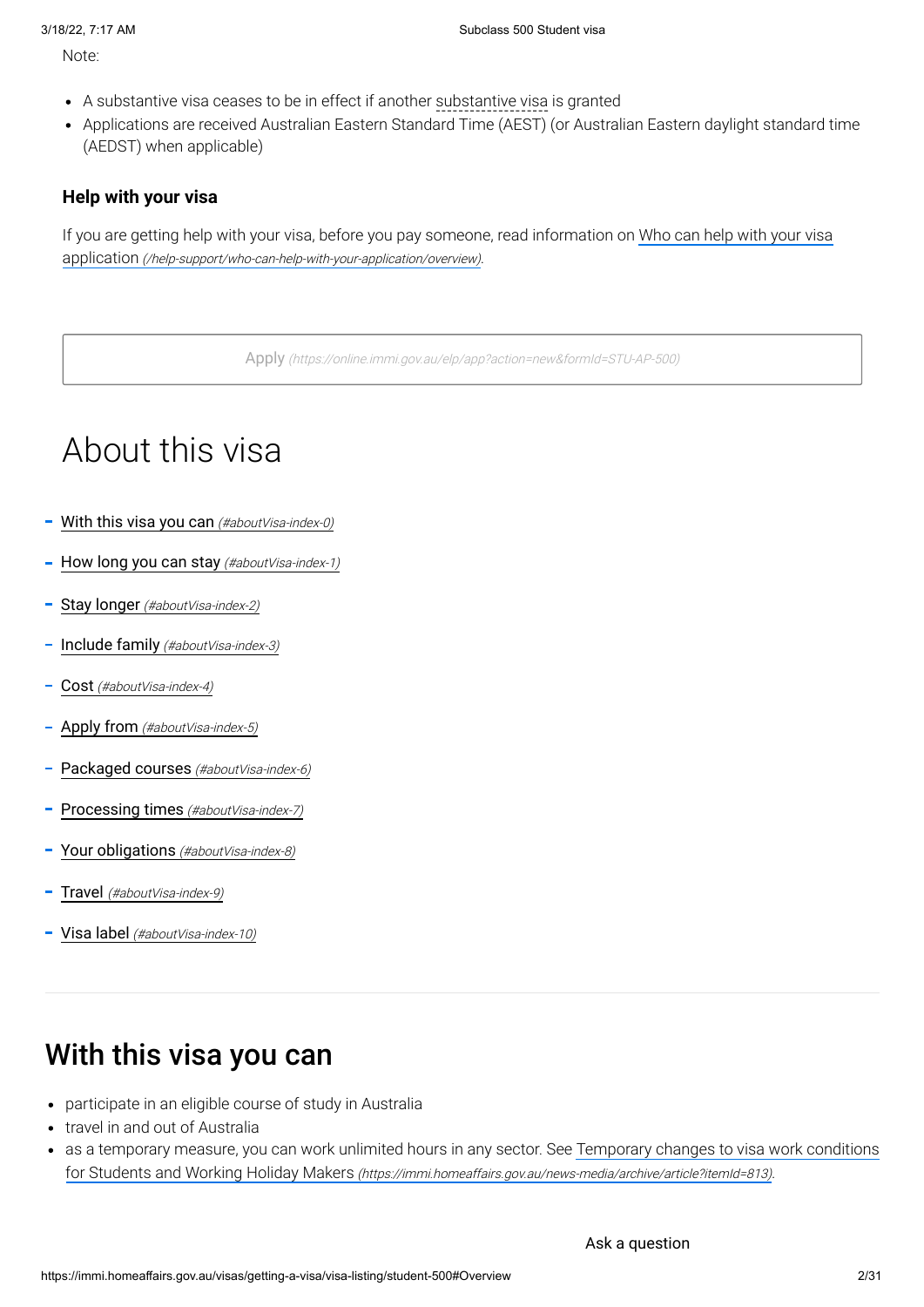# <span id="page-2-0"></span>How long you can stay

This is a temporary visa to study up to 5 years. The type of course and its length will determine the length of stay [\(/visas/getting-a-visa/visa-listing/student-500/length-of-stay\)](https://immi.homeaffairs.gov.au/visas/getting-a-visa/visa-listing/student-500/length-of-stay)

Primary school children enrolled in years 1-4 will generally only be granted a student visa for a maximum period of 3 years.

# <span id="page-2-1"></span>Stay longer

To continue studying in Australia, you must apply for a new Student visa.

If your Student visa will expire before your graduation you might be eligible for a Visitor visa (subclass 600). You will need a letter from your education provider with the date of your graduation.

If you hold or held a student visa and completed specific qualifications in Australia in the last six months, you might be eligible for a Temporary Graduate visa (subclass 485) [\(/visas/getting-a-visa/visa-listing/temporary-graduate-485/\)](https://immi.homeaffairs.gov.au/visas/getting-a-visa/visa-listing/temporary-graduate-485/).

If you are a recent engineering graduate of a recognized institution you might be eligible for the Skilled Recognition Graduate visa (subclass 476) [\(/visas/getting-a-visa/visa-listing/skilled-recognition-graduate-476\)](https://immi.homeaffairs.gov.au/visas/getting-a-visa/visa-listing/skilled-recognition-graduate-476).

If you want to stay longer for other reasons, you must apply for a new visa that suits your circumstances. Explore your visa options [\(/visas/getting-a-visa/visa-finder\)](https://immi.homeaffairs.gov.au/visas/getting-a-visa/visa-finder).

# <span id="page-2-2"></span>Include family

You can include family members when you lodge your visa application. For student visas, your family member is:

- your partner, or
- your or your partner's dependent child who is unmarried and has not turned 18 years of age.

We cannot grant a student visa to your child if they have turned 18 years at the time your visa is finalised. They need to apply for their own visa.

You must declare your family members in your student visa application even if they do not plan to travel with you to Australia. If you do not do this, your family members will not be eligible for a student visa to join you in Australia.

Your family members can also apply as a subsequent entrant (at a later time, separate from your application) in ImmiAccount [\(/help-support/applying-online-or-on-paper/online\)](https://immi.homeaffairs.gov.au/help-support/applying-online-or-on-paper/online).

Family members who apply for the visa must meet our requirements for health (/help-support/meeting-ourrequirements/health) and character [\(/help-support/meeting-our-requirements/character\)](https://immi.homeaffairs.gov.au/help-support/meeting-our-requirements/health).

Check the annual school costs you will need to pay for any dependent children to go to either public or private schools in Australia.

For more information see 'Evidence you have enough money for your stay' section under Gather documents (/visas/gettinga-visa/visa-listing/student-500#HowTo).

## <span id="page-2-3"></span>Cost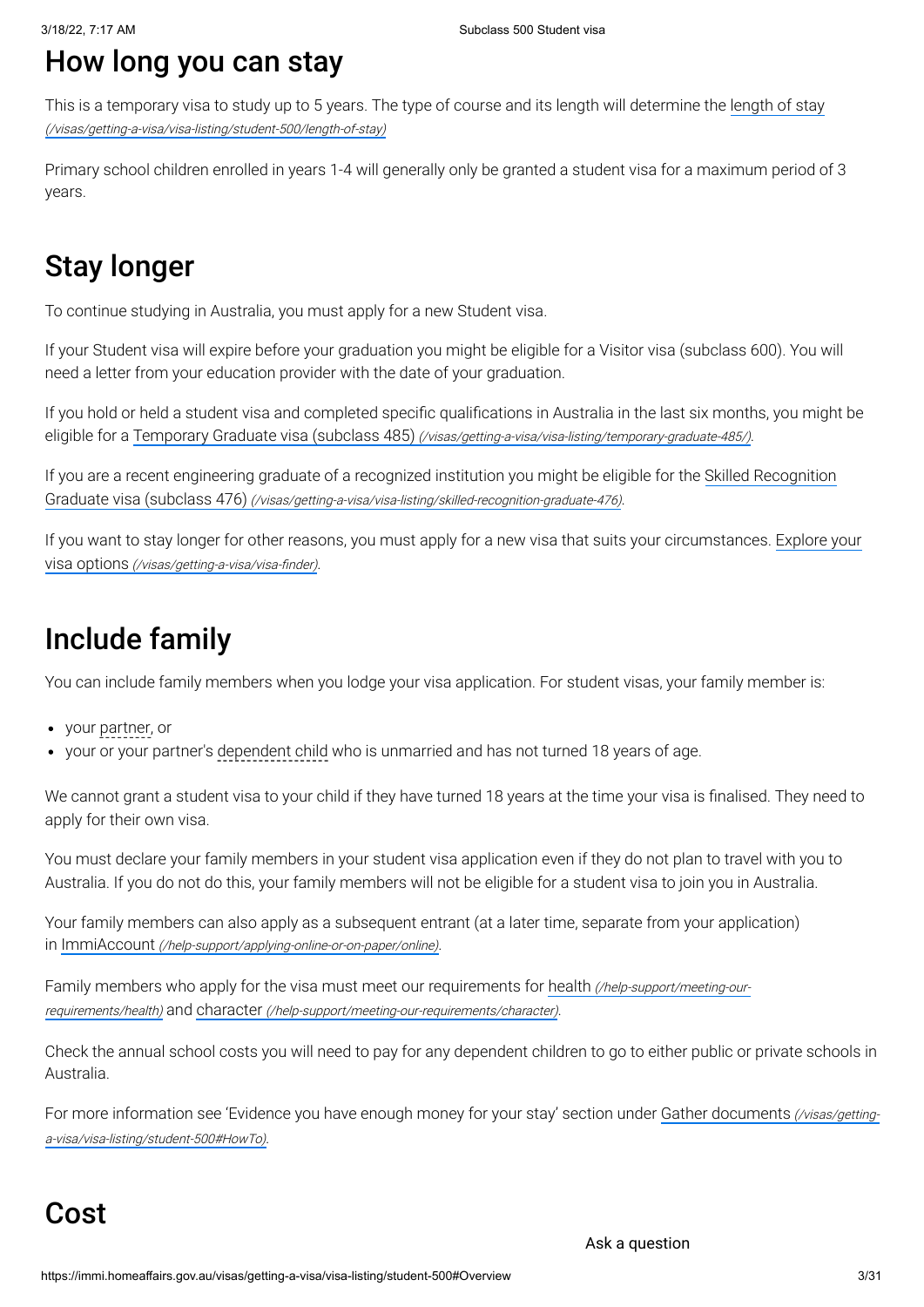The visa costs from AUD630 for the main applicant, unless they are exempt [\(/visas/getting-a-visa/fees-and-charges/current-visa](https://immi.homeaffairs.gov.au/visas/getting-a-visa/fees-and-charges/current-visa-pricing/study)pricing/study).

There is also a charge for each family member who applies for the visa.

Students who were unable to complete their course within their original student visa validity due to COVID-19 and need to apply for a further student visa to complete their study may be eligible for a fee-waiver. See COVID-19 and the border – Student visa [\(https://covid19.homeaffairs.gov.au/student-visa\)](https://covid19.homeaffairs.gov.au/student-visa).

You might also have to pay other costs for health checks, police certificates and biometrics.

To work out what your visa will cost use the Visa Pricing Estimator [\(/visas/visa-pricing-estimator\)](https://immi.homeaffairs.gov.au/visas/visa-pricing-estimator). The estimator does not take into account the other costs.

# <span id="page-3-0"></span>Apply from

You can be in or outside Australia when you apply for the visa and when we decide on your application.

# <span id="page-3-1"></span>Packaged courses

You will need to give us Confirmation of Enrolment (CoE) for each course. The last course you take as part of the course package is your main course of study. We use your main course of study to work out what financial and English language skills evidence you must give us.

If your visa application includes a package of courses, course gaps must be less than two calendar months, unless the first course finishes at the end of the standard academic year and the next course commences at the beginning of the standard academic year.

For example, the academic year generally ends in November and starts again in February the following year, three to four months is an acceptable gap between courses.

Standard visa grant periods apply to packaged courses.

## <span id="page-3-2"></span>Processing times

We process:

- Foreign Affairs or Defence Sector
	- 25% of applications in 7 days
	- 50% of applications in 14 days
	- 75% of applications in 29 days
	- 90% of applications in 57 days
- Postgraduate Research Sector
	- 25% of applications in 15 days
	- 50% of applications in 28 days
	- 75% of applications in 3 months
	- 90% of applications in 6 months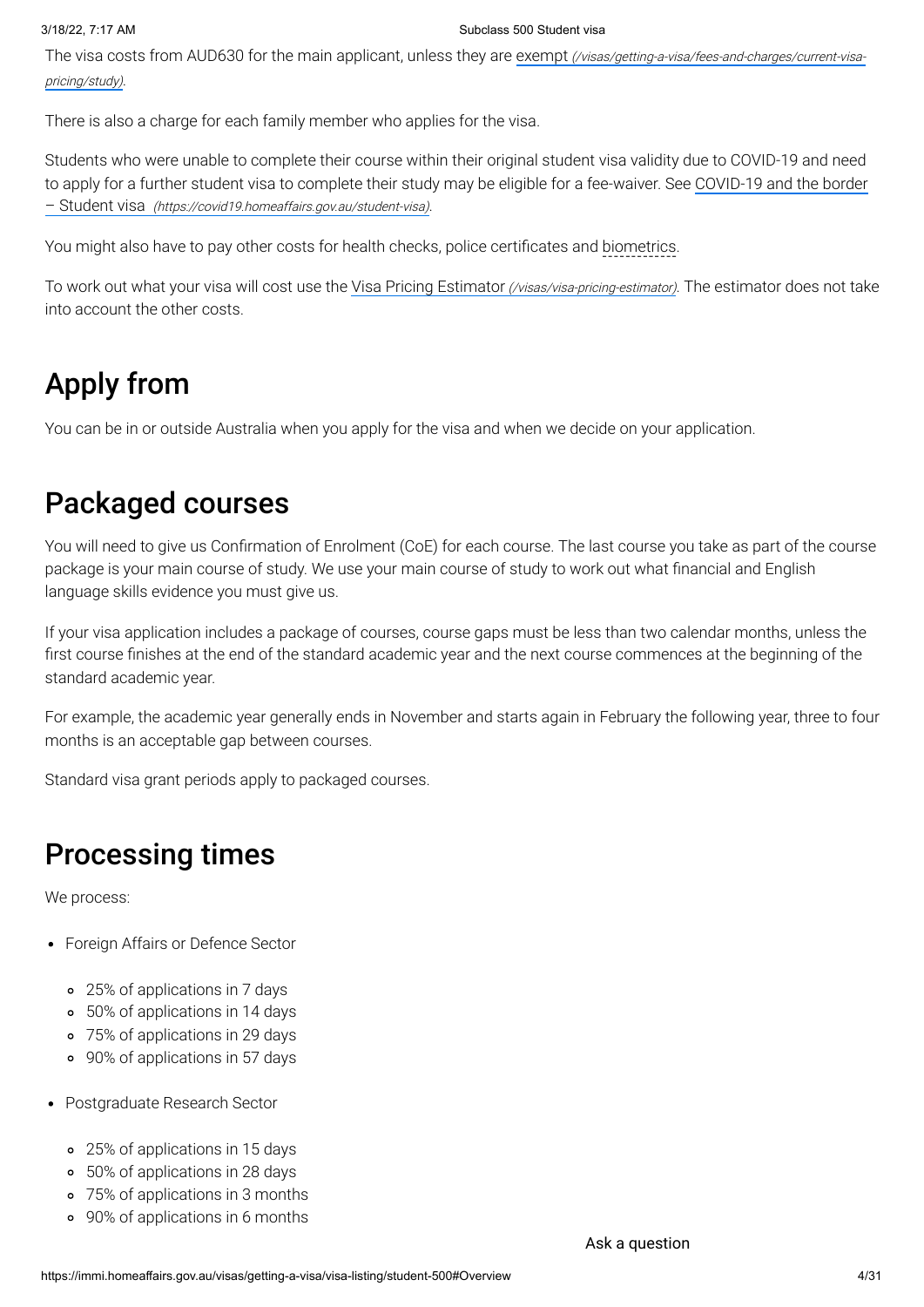- Non-Award Sector
	- 25% of applications in Less than 1 day
	- 50% of applications in 2 days
	- 75% of applications in 14 days
	- 90% of applications in 22 days
- Schools Sector
	- 25% of applications in 17 days
	- 50% of applications in 29 days
	- 75% of applications in 59 days
	- 90% of applications in 5 months
- Independent ELICOS Sector
	- 25% of applications in 17 days
	- 50% of applications in 28 days
	- 75% of applications in 4 months
	- 90% of applications in 15 months
- Vocational Education and Training Sector
	- 25% of applications in 26 days
	- 50% of applications in 89 days
	- 75% of applications in 7 months
	- 90% of applications in 11 months
- Higher Education Sector
	- 25% of applications in 10 days
	- 50% of applications in 19 days
	- 75% of applications in 38 days
	- 90% of applications in 5 months

Your application can take longer to process if:

- you do not fill it in correctly
- you do not include all the documents we need or we need more information from you
- it takes us time to verify your information

We can't process your application if you do not pay the correct visa application charge. We will notify you if this is the case.

Processing times are available through Global Visa Processing Times [\(/visas/getting-a-visa/visa-processing-times/global-visa](https://immi.homeaffairs.gov.au/visas/getting-a-visa/visa-processing-times/global-visa-processing-times)processing-times).

# <span id="page-4-0"></span>Your obligations

You and your family must meet all visa conditions and follow Australian laws.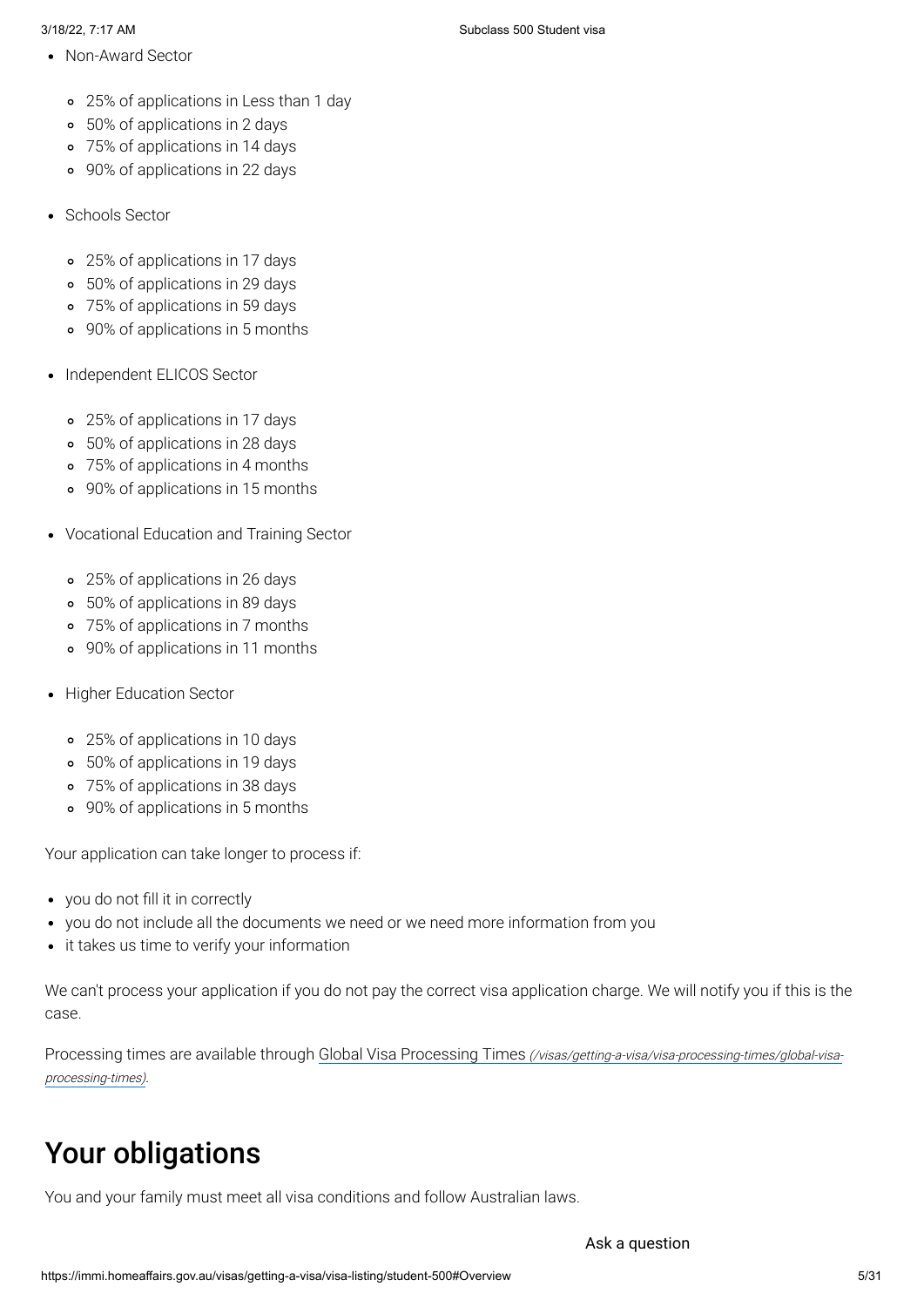See which conditions will and might be attached to this visa. [\(/visas/already-have-a-visa/check-visa-details-and-conditions/see-your](https://immi.homeaffairs.gov.au/visas/already-have-a-visa/check-visa-details-and-conditions/see-your-visa-conditions?product=500)visa-conditions?product=500)

# <span id="page-5-0"></span>**Travel**

You can travel outside Australia and return as many times as you want while the visa is valid.

The time you spend outside Australia does not extend the visa.

# <span id="page-5-1"></span>Visa label

We will digitally link your visa to your passport. You will not get a label in your passport.

# **Eligibility**

# Be a certain age (school student)

If you are a school student (but not participating in a secondary school student exchange program), you must be aged 6 or older to apply for this visa.

You must also be:

- less than 17 years old when you begin Year 9
- less than 18 years old when you begin Year 10
- less than 19 years old when you begin Year 11
- less than 20 years old when you begin Year 12

## Be enrolled in a course of study and provide evidence

You must include evidence of enrolment in study with your student visa application, or your application will not be valid and can't be processed.

### Providing a Confirmation of Enrolment (CoE)

You must be enrolled in a full time course registered on the Commonwealth Register of Institutions and courses for Overseas Students (CRICOS) [\(http://cricos.education.gov.au/\)](http://cricos.education.gov.au/).

Applying outside Australia: provide a Confirmation of Enrolment (CoE) for each course of study with your visa application.

Applying inside Australia: provide a CoE or Letter of Offer for all intended courses. You must provide your CoE before we can grant your visa.

### Packaged courses and CoEs

If you are applying for more than 1 course in your student visa application you must include all CoE codes in the application form or your visa period may only consider the duration of the course according to the the CoE provided. Ask a question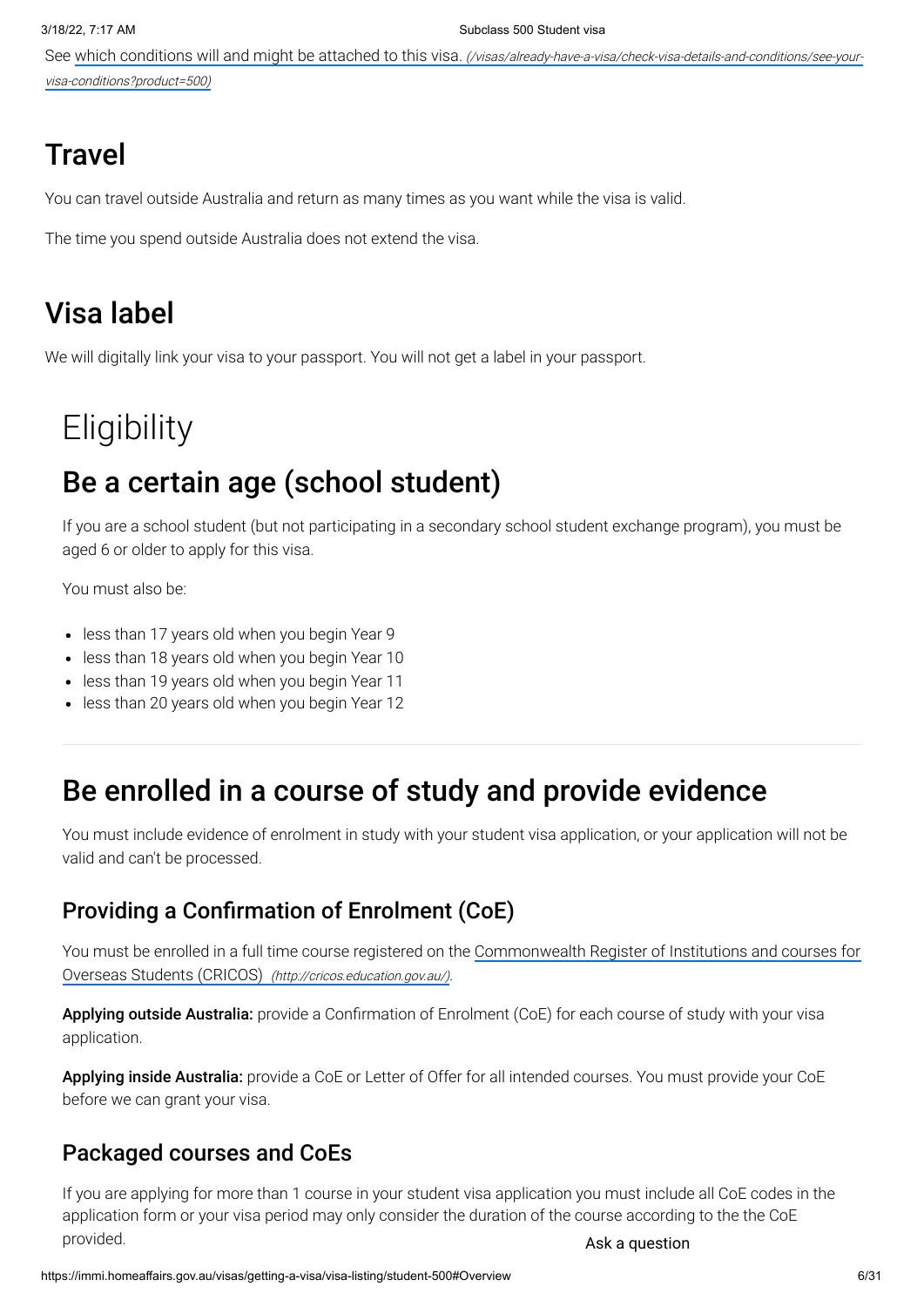You can apply to take 2 or more courses on your Student visa where one course clearly leads to the next. Course gaps must be less than two calendar months, unless the first course finishes at the end of the standard academic year and the next course commences at the beginning of the standard academic year.

If you are applying for more than 1 course in your student visa application you must include all CoE codes in the application form or your visa may only cover the CoE provided.

### Other evidence of enrolment

You do not need to provide a Confirmation of Enrolment (CoE) if you are:

- enrolled in a full-time course of study or training under a scholarship scheme approved by the Australian Minister for Foreign Affairs and Trade: provide a letter of support
- sponsored by the Australian Department of Defence: provide a letter of support
- a secondary exchange student: provide an Acceptance Advice of Secondary Exchange Student (AASES) form
- a postgraduate research student who needs to stay in Australia while your thesis is marked: provide a letter from your education provider

# Make welfare arrangements if you are under 18 years

If you are applying for a student visa and you are under 18 years of age, you must have adequate welfare arrangements in place while you are in Australia.

If you will be 18 years of age when you arrive in Australia, you must tell us as you might not need to provide some of this information. Learn more about this and welfare arrangements for student visa holders. (/visas/getting-a-visa/visa[listing/student-500/welfare-arrangements-students-under-18\)](https://immi.homeaffairs.gov.au/visas/getting-a-visa/visa-listing/student-500/welfare-arrangements-students-under-18)

## Meet English language requirements

You might need to provide evidence of your English language skills at the time you submit your visa application. To find out the evidence you need to provide use the Document Checklist tool [\(/visas/web-evidentiary-tool\)](https://immi.homeaffairs.gov.au/visas/web-evidentiary-tool).

We allow extra time for you to provide English language test results if you were unable to take a test because of COVID-19. See: COVID-19 and the Border [\(https://covid19.homeaffairs.gov.au/\)](https://covid19.homeaffairs.gov.au/).

Note: We can ask you for evidence of your English language skill after you have submitted your application, at any time while we are processing your application, even though the Document Checklist tool shows that you don't need to provide evidence of your English language skill when you submit your application.

If you need to provide evidence of your English language skill, you must provide evidence that you:

- have obtained a certain test score in an English language test that the Department has approved, or
- fall into an exemption category listed below

### English language tests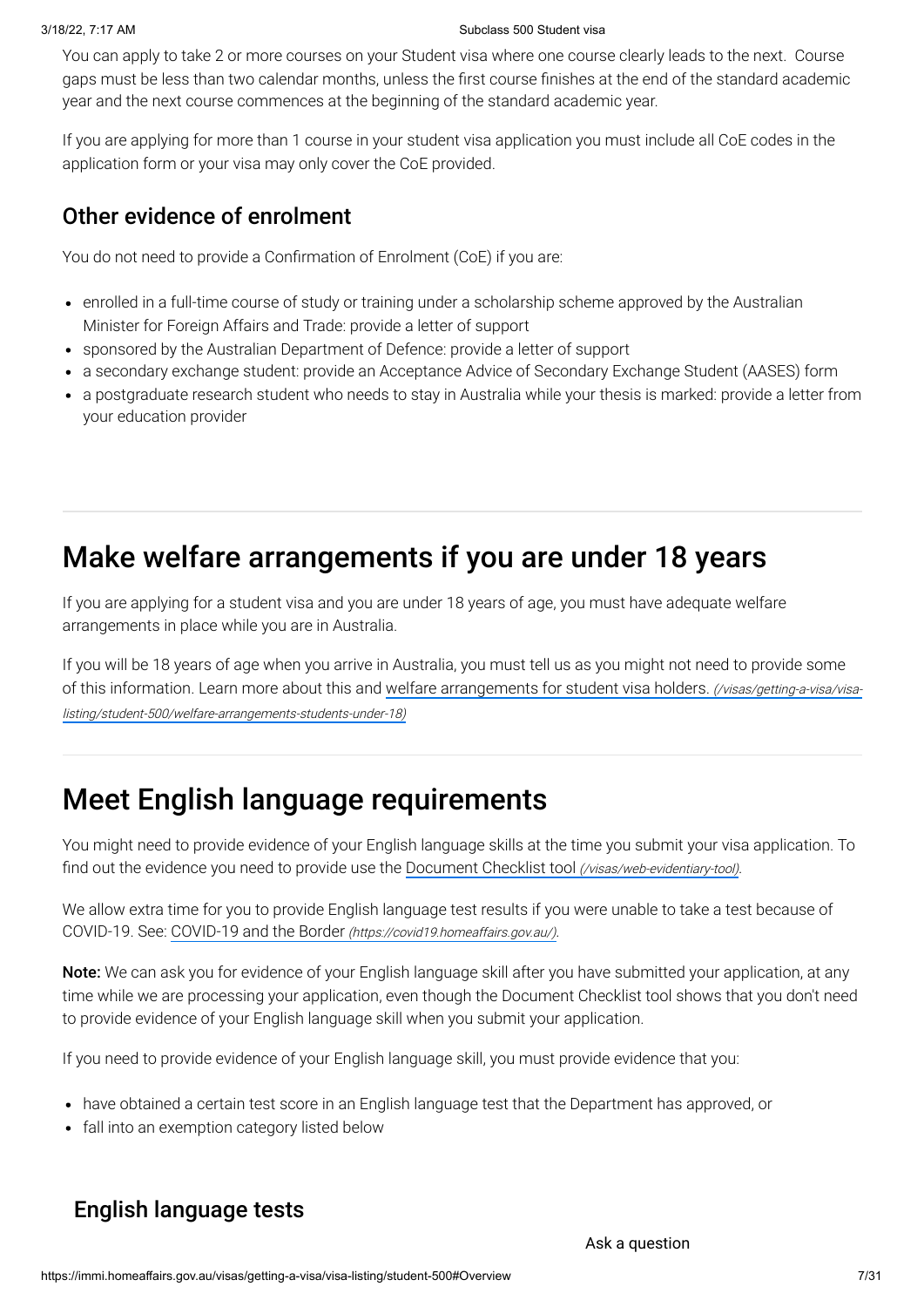The table below shows the English language test providers and the minimum overall band scores you must achieve to meet the Student visa English language requirement.

You must have taken the English language test in the 2 years before you apply for a student visa.

| English language test providers                                                                                                    | <b>Minimum</b><br>score         | Minimum score and at least 10<br>weeks English Language<br><b>Intensive Courses for Overseas</b><br><b>Students (ELICOS)</b> | <b>Minimum</b><br>score and at<br>least 20<br>weeks<br><b>ELICOS</b> |
|------------------------------------------------------------------------------------------------------------------------------------|---------------------------------|------------------------------------------------------------------------------------------------------------------------------|----------------------------------------------------------------------|
| International English Language Testing<br>System (IELTS) (https://www.ielts.org/)                                                  | 5.5                             | 5                                                                                                                            | 4.5                                                                  |
| TOEFL internet-based test<br>(http://www.ets.org/toefl/ibt/about)                                                                  | 46                              | 35                                                                                                                           | 32                                                                   |
| Cambridge English: Advanced<br>(Certificate in Advanced English)<br>(http://www.cambridgeenglish.org/exams-and-<br>tests/advanced) | 162                             | 154                                                                                                                          | 147                                                                  |
| Pearson Test of English Academic<br>(PTE Academic)<br>(https://pearsonpte.com/the-test)                                            | 42                              | 36                                                                                                                           | 30                                                                   |
| Occupational English Test<br>(https://www.occupationalenglishtest.org/)                                                            | B for each<br>test<br>component | N/A                                                                                                                          | N/A                                                                  |

### English language evidence exemptions

You do not need to provide evidence of an English test score with your visa application if one of the following applies:

- you are a citizen and hold a passport from UK, USA, Canada, NZ or Republic of Ireland
- you are an applicant who is a Foreign Affairs or, Defence sponsored student or a Secondary Exchange student (AASES)
- you are enrolled in a principal course of study that is a registered school course, a standalone English Language Intensive Course for Overseas Students (ELICOS), a course registered to be delivered in a language other than English, or a registered post-graduate research course
- you have completed at least 5 years' study in English in one or more of the following countries: Australia, UK, USA, Canada, New Zealand, South Africa, or the Republic of Ireland
- in the 2 years before applying for the student visa, you completed, in Australia and in the English language, either the Senior Secondary Certificate of Education or a substantial component of a course leading to a qualification from the Australian Qualifications Framework at the Certificate IV or higher level, while you held a student visa. Ask a question control of the student visa.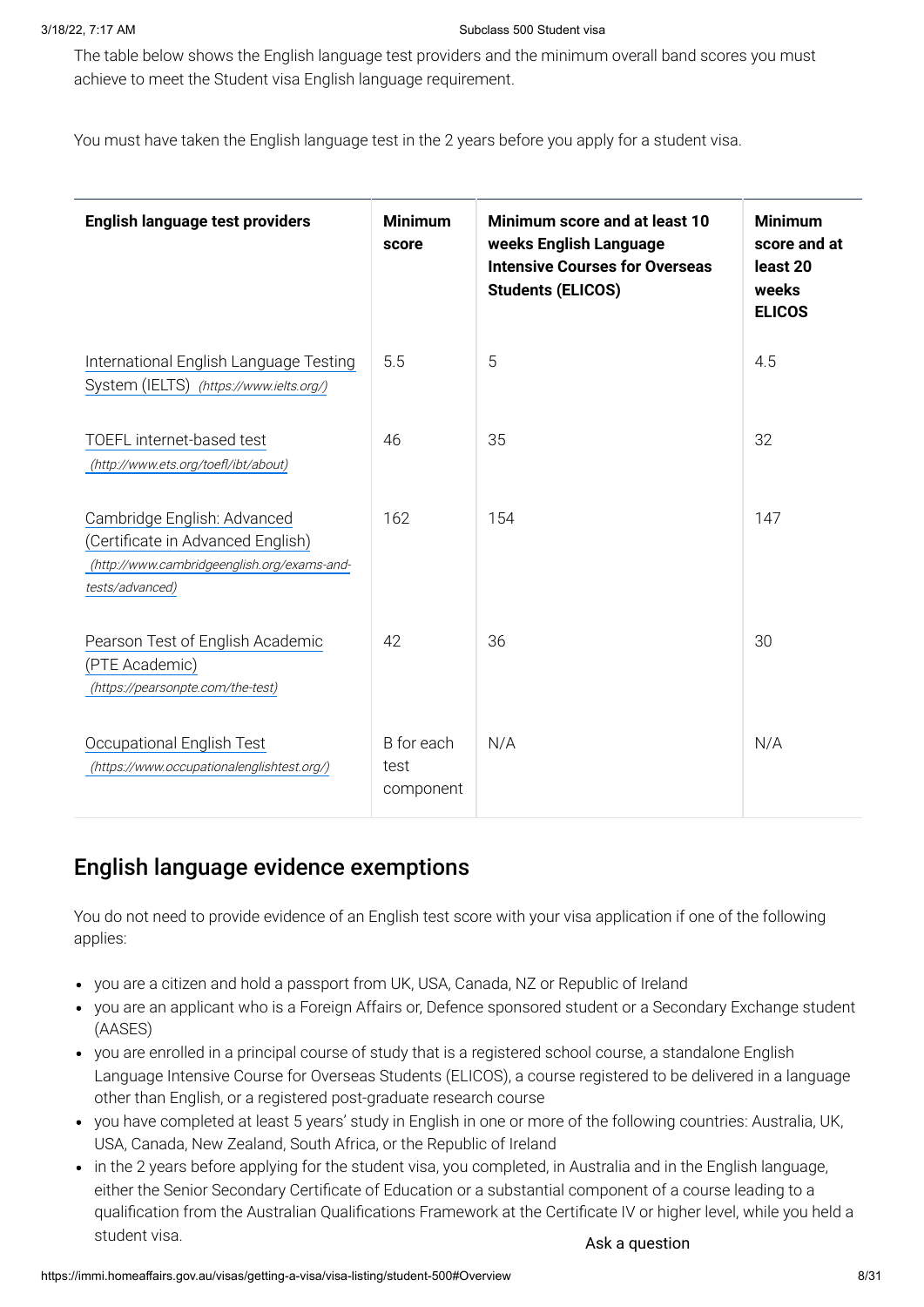# Have adequate health insurance

You and your family members must have and maintain adequate health insurance (/help-support/meeting-our[requirements/health/adequate-health-insurance\)](https://immi.homeaffairs.gov.au/help-support/meeting-our-requirements/health/adequate-health-insurance) for the whole of your stay in Australia. To find out the length of coverage you will require, see student visa grant periods [\(/visas/getting-a-visa/visa-listing/student-500/length-of-stay\)](https://immi.homeaffairs.gov.au/visas/getting-a-visa/visa-listing/student-500/length-of-stay).

You and your family members must be covered by Overseas Student Health Cover (OSHC) [\(https://www.privatehealth.gov.au/health\\_insurance/overseas/overseas\\_student\\_health\\_cover.htm\)](https://www.privatehealth.gov.au/health_insurance/overseas/overseas_student_health_cover.htm) from an approved Australian health insurance provider, unless an 'Exception' applies.

## Applicants outside Australia

Your cover must start from the day you and your family arrive in Australia, not the day your course starts.

If you have been granted a visa and want to travel to Australia before your course begins, the OSHC start date must be the same as the date you arrive, not the date your course starts. Generally this is a minimum of 1 week to 1 month before your course starts.

You must:

- ensure you don't enter Australia before your OSHC begins, and
- maintain your OSHC until you leave Australia.

You may be refused entry to Australia if you cannot prove you have health insurance in place when you arrive.

### Applicants in Australia

Applicants must have OSHC. If your previous visa required you to have health insurance, cover must be continuous with no gap between your previous health cover and your OSHC.

### **Exceptions**

You do not need to have OSHC if you are:

- a Norwegian student covered by the Norwegian National Insurance Scheme
- a Swedish student covered by Kammarkollegiet
- a Belgian student covered under the Reciprocal Health Care Agreement with Australia

### How to get Overseas Student Health Cover

To get OSHC:

- find an approved provider
- pay for your policy

Your education provider or agent might arrange OSHC for you.

If your education provider arranges your OSHC coverage, you will need to know the name of your health insurance provider, the date that your policy starts and finishes and should be aware of the terms and conditions of your policy. Your education provider will also need to include your health insurance information on your Certificate of Enrolment (CoE).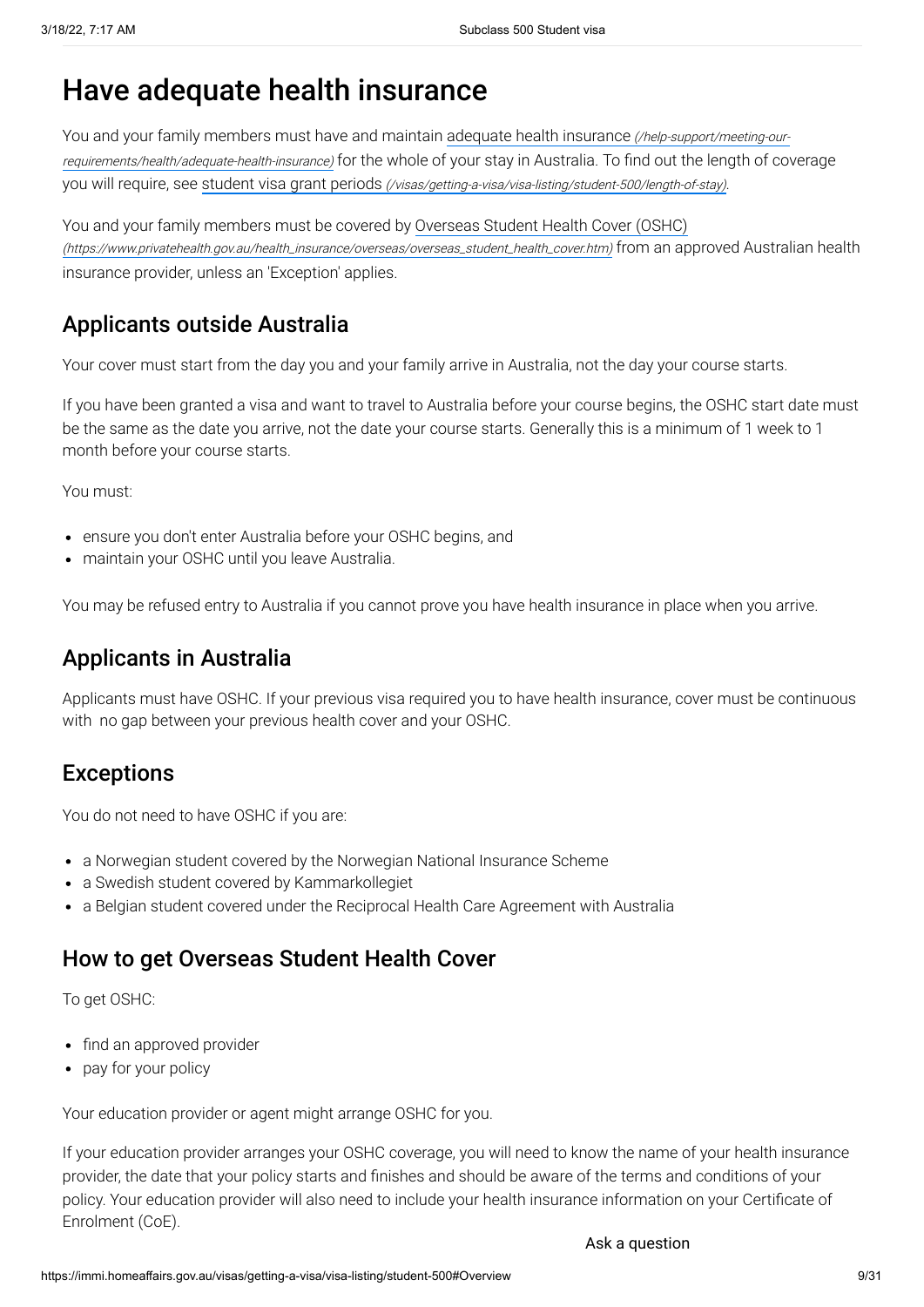If you arrange OSHC coverage yourself, you will need to know the policy number to include in the visa application.

We will refuse your visa application if you don't give us this information when you apply for your student visa.

### Insurance for family members

If you have a single OSHC policy and you have family members, including children born in Australia after your arrival, consider getting a family policy. Every member of your family must have health insurance.

Any family member who joins you after you arrive in Australia must show us they have OSHC for the duration of their stay in Australia.

# Have this visa if applying while in Australia

If you are in Australia:

You must hold an eligible substantive visa, or apply

- within 28 days of holding a Student visa, a Special Purpose visa, or a dependent Diplomatic (temporary) visa or
- within 28 days of being notified by the Tribunal that your visa cancellation has been set aside.

If you do not hold a substantive visa, you can't apply for a student visa if you have ever held a substantive visa that you applied for in Australia while unlawful.

Note: a bridging visa is not a substantive visa.

If you have one of these visas, you can't apply for this visa while you are in Australia:

- Domestic Worker (Temporary) Diplomatic and Consular visa (subclass 426)
- Temporary Work (International Relations) visa (subclass 403) in the Domestic Worker (Diplomatic or consular) stream
- Diplomatic (Temporary) visa (subclass 995) primary visa holder only. A family member of a Diplomatic (Temporary) visa (subclass 995) can apply for a Student visa in Australia
- Transit visa (subclass 771)
- Visitor visa (subclass 600) in the Sponsored Family stream or in the Approved Destination Status stream

## Have enough money for your stay

You must have enough money to pay for your stay in Australia. To see how much money you need to have for cost of living, your course and travel expenses go to Gather Documents in the 'Step by Step' (/visas/getting-a-visa/visalisting/student-500#HowTo).

## Be a genuine temporary entrant

You must be a genuine temporary entrant [\(/visas/getting-a-visa/visa-listing/student-500/genuine-temporary-entrant\)](https://immi.homeaffairs.gov.au/visas/getting-a-visa/visa-listing/student-500/genuine-temporary-entrant) and intend to return home after studying in Australia.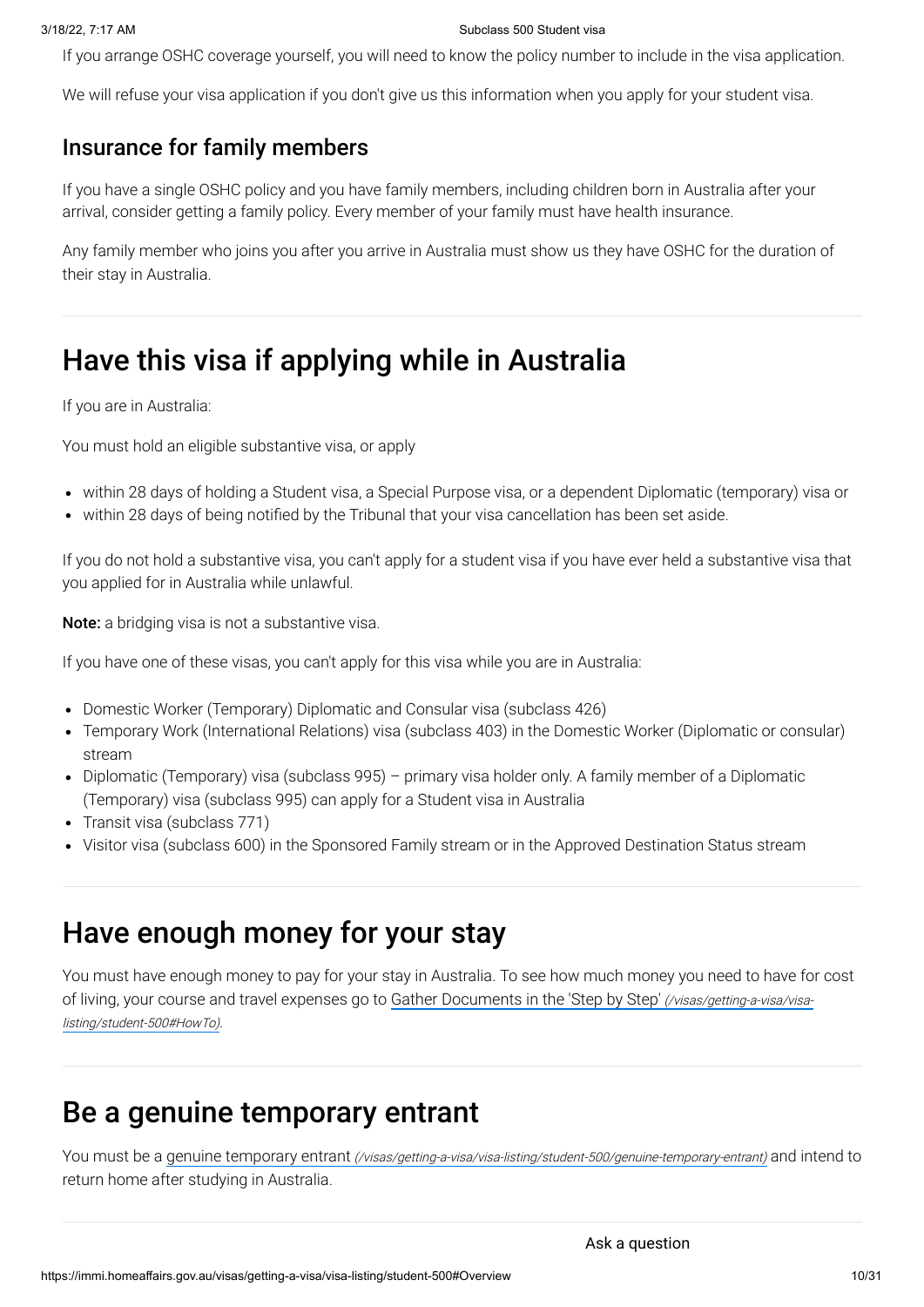### Meet our character requirement

You and family members aged 16 years and over who apply for the visa must meet our character requirement [\(/help-support/meeting-our-requirements/character\)](https://immi.homeaffairs.gov.au/help-support/meeting-our-requirements/character).

# Meet our health requirement

You and any family members who apply for the visa must meet our health requirement [\(/help-support/meeting-our](https://immi.homeaffairs.gov.au/help-support/meeting-our-requirements/health)requirements/health).

Extra time will also be given for health checks where COVID-19 disrupted access to services.. See: COVID-19 and the Border [\(https://covid19.homeaffairs.gov.au/\)](https://covid19.homeaffairs.gov.au/).

## Sign the Australian values statement

If you are 18 years of age or older, you must:

- have read, or had explained to you, the Life in Australia booklet [\(/help-support/meeting-our-requirements/australian-values\)](https://immi.homeaffairs.gov.au/help-support/meeting-our-requirements/australian-values) and
- sign an Australian Values Statement [\(/help-support/meeting-our-requirements/australian-values\)](https://immi.homeaffairs.gov.au/help-support/meeting-our-requirements/australian-values) that confirms you will respect the Australian way of life and obey Australian laws

# Have paid back your debt to the Australian Government

If you or any family members (including those who don't apply for the visa with you) owe the Australian government money, you or they must have paid it back or arranged to pay it back.

# Not have had a visa cancelled or a previous application refused

You might not be granted this visa if you have had a visa cancelled or refused while you were in Australia. Check if visa cancellation affects your eligibility [\(/entering-and-leaving-australia/entering-australia/can-i-go-to-australia/check-if](https://immi.homeaffairs.gov.au/entering-and-leaving-australia/entering-australia/can-i-go-to-australia/check-if-visa-cancellation-or-refusal-affects-you)visa-cancellation-or-refusal-affects-you).

# Best interests of the child

We might not grant this visa if it is not in the best interests of an applicant under 18.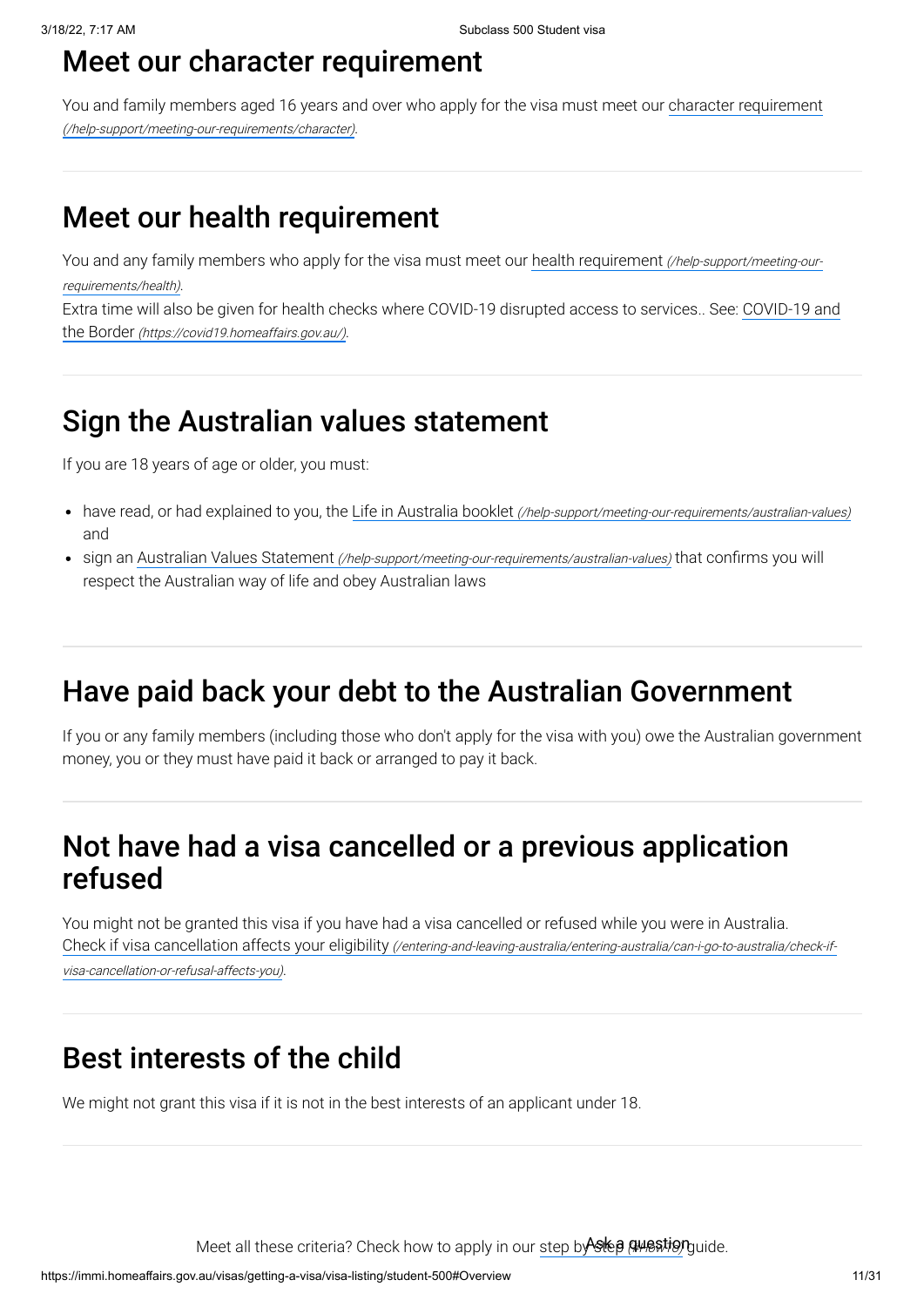# Step by step

Step 1

# Before you apply

Outside Australia - Apply for your visa at least 6 weeks before your course starts.

In Australia - Allow plenty of time to apply for your next visa, avoid waiting to the last day your current substantive visa expires in case of unexpected complications, as we may not always be able to help you.

#### **Organise health exams**

You might need to have health examinations [\(/help-support/meeting-our-requirements/health\)](https://immi.homeaffairs.gov.au/help-support/meeting-our-requirements/health). You can complete them before you apply.

Find out the examinations you need [\(/help-support/meeting-our-requirements/health\)](https://immi.homeaffairs.gov.au/help-support/meeting-our-requirements/health) and how to arrange them if you want to have them before you apply.

#### **Get help with your application**

Only some people can help you with your application. If you appoint someone to give you immigration assistance they must be:

- a registered migration agent [\(/help-support/who-can-help-with-your-application/using-a-migration-agent\)](https://immi.homeaffairs.gov.au/help-support/who-can-help-with-your-application/using-a-migration-agent)
- a legal practitioner [\(/help-support/who-can-help-with-your-application/using-a-legal-practitioner\)](https://immi.homeaffairs.gov.au/help-support/who-can-help-with-your-application/using-a-legal-practitioner), or
- an exempt person [\(/help-support/who-can-help-with-your-application/exempt-person\)](https://immi.homeaffairs.gov.au/help-support/who-can-help-with-your-application/exempt-person).

You can appoint anyone to receive documents [\(/help-support/who-can-help-with-your-application/authorised](https://immi.homeaffairs.gov.au/help-support/who-can-help-with-your-application/authorised-recipents)recipents) on your behalf relating to your visa matter.

#### **Have a valid passport**

You and your family members must hold a valid passport in order to lodge a student visa application.

If you are in Australia and your current passport expires, you will need to renew it before you apply for your student visa.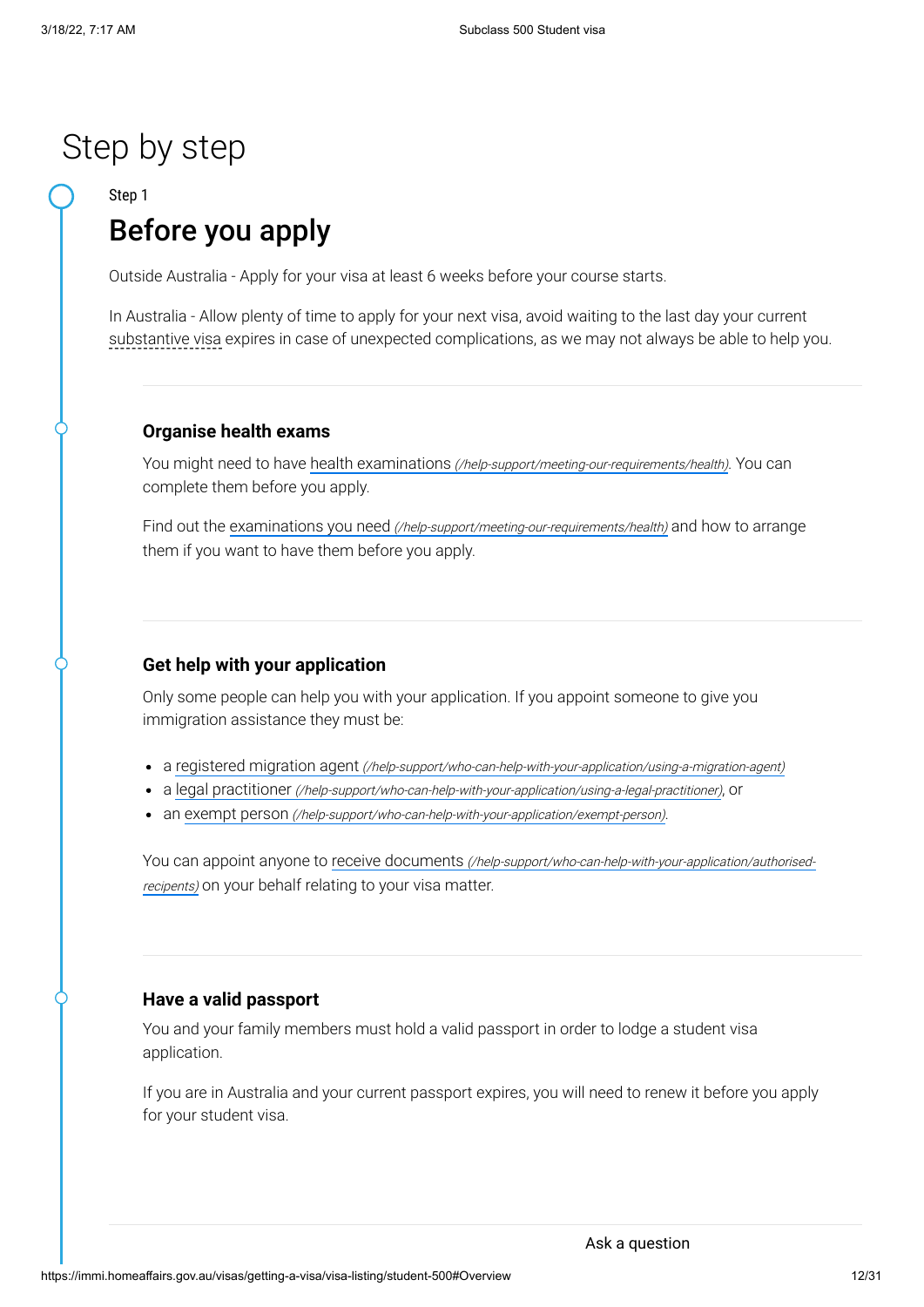# Gather your documents

To see what you will need to provide evidence of, use the Document Checklist Tool (/visas/web-evidentiary-tool). Before you use this tool please read the disclaimer [\(/visas/getting-a-visa/visa-listing/student-500/disclaimer](https://immi.homeaffairs.gov.au/visas/web-evidentiary-tool)[-for](https://immi.homeaffairs.gov.au/visas/getting-a-visa/visa-listing/student-500/disclaimer-for-document-checklist)document-checklist).

Enter your country of passport and education provider to get an accurate document checklist. Choose the option 'I have not decided on a provider yet' in the tool if you have not yet chosen a provider.

The tool will tell you what you will need to provide evidence of. If the tool says you need to provide evidence of a certain thing, select 'Show steps' to see what kind of evidence we might accept.

Re-check the document checklist based on the country of passport and education provider just before you submit your application to be sure you have the most current list. The Document Checklist Tool is updated twice a year on 31 March and 30 September.

#### **Provide accurate information**

Provide accurate information. See what happens if you can't prove your identity or don't provide true information [\(/help-support/meeting-our-requirements/providing-accurate-information\)](https://immi.homeaffairs.gov.au/help-support/meeting-our-requirements/providing-accurate-information).

#### **Identity documents**

We need proof of your identity. If you cannot prove your identity:

- we will refuse your visa application
- we might not grant you another visa for 10 years
- we might not grant any family members you listed on your application a visa for 10 years

Provide the pages of your current passport showing your photo, personal details, and passport issue and expiry dates.

Also provide:

- a national identity card, if you have one
- proof of change of name

Documents that prove a change of name include:

- a marriage or divorce certificate
- change of name documents from an Australian Registry of Births, Deaths and Marriages, or the relevant overseas authority
- documents that show other names you have been known by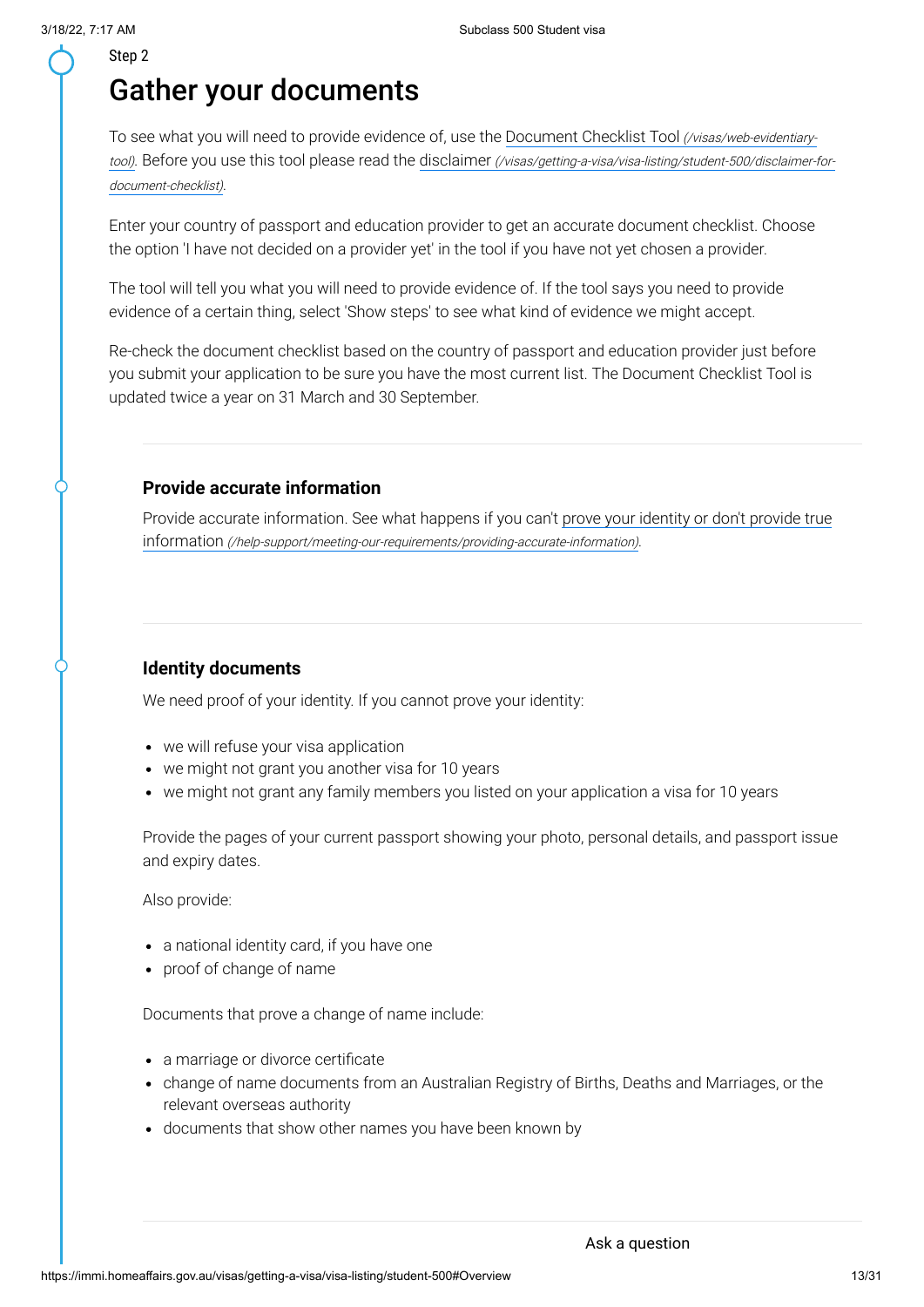#### **Confirmation of enrolment, letters of support and acceptance forms**

Attach the required documents according to your situation.

#### Applying outside Australia

Provide a Confirmation of Enrolment (CoE) for all intended courses.

#### Applying inside Australia

Provide a CoE or letter of offer for all intended courses. You must provide the CoEs before the visa can be granted.

#### Australian Department of Foreign Affairs and Trade or Australian Department of Defence sponsored

Provide a letter of support

If your letter of support does not say it will meet the living costs and expenses of each secondary applicant, then evidence of sufficient funds is also required.

#### Secondary exchange student

Provide an Acceptance Advice of Secondary Exchange Student form

#### Postgraduate research student required to remain in Australia for marking of your thesis

Provide a letter from your education provider.

#### **Evidence you have enough money for your stay**

If the document checklist indicates you must provide evidence of your financial capacity, attach the evidence to your visa application. We might refuse your visa without asking you for more information if you don't.

If we don't ask you to provide evidence you have enough money for your stay when you apply, we might ask you to provide this evidence while we are processing your application.

The living costs we ask you to declare and provide with your visa application indicate the cost of living in Australia. Actual living costs vary throughout Australia. We recommend you research the area you intend to live including the cost of living in that area

There are options to prove you have enough money for your stay.

#### **Enough money to cover costs and expenses**

You can show proof you have enough money to cover the costs and expenses of your travel and your stay in Australia. You could give us evidence of:

- deposits of money from a financial institution
- government loans or loans from a financial institution
- scholarships or similar financial support

#### **Annual income**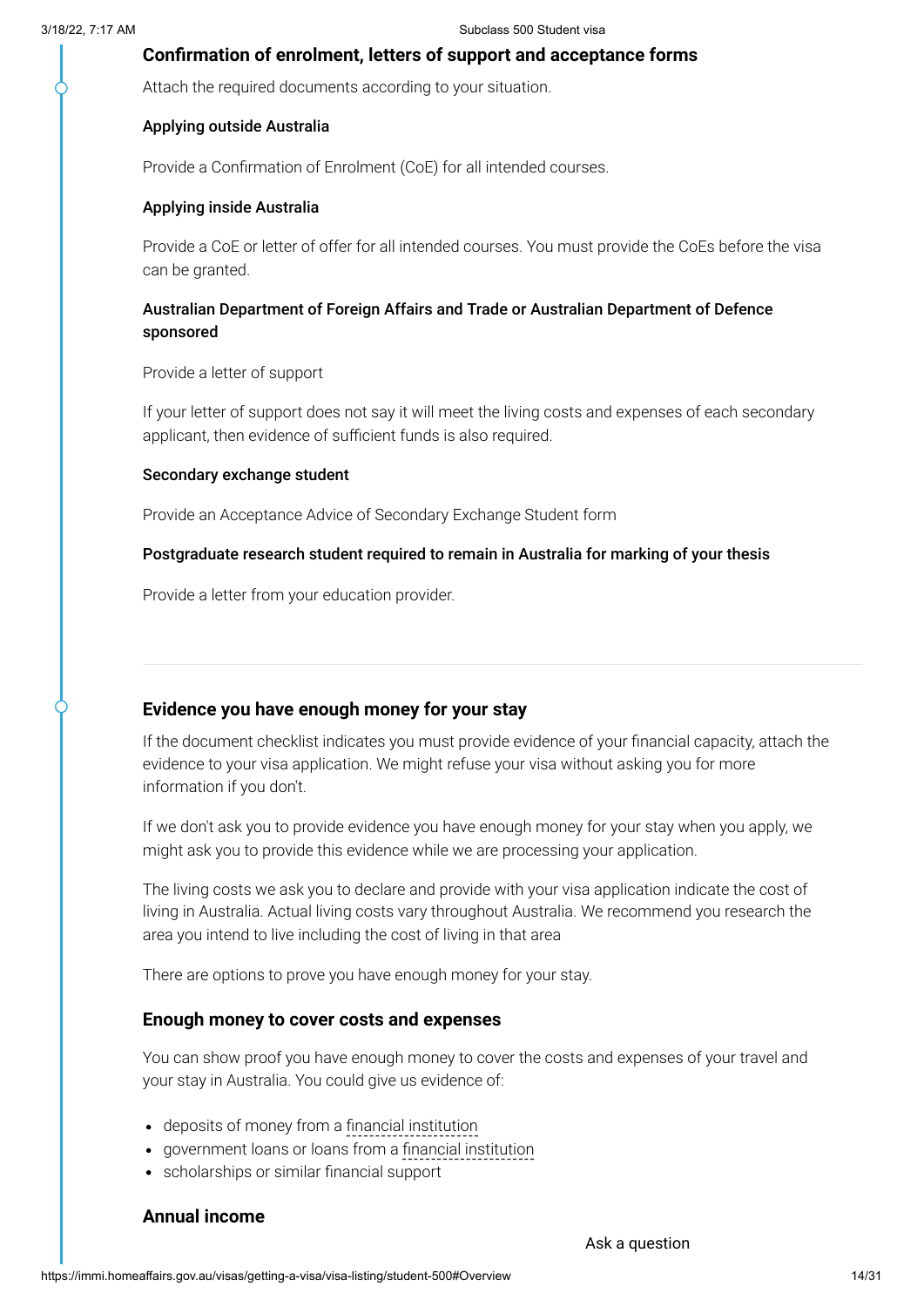Alternatively, you can provide evidence your parents or your partner had a personal annual income of at least AUD62,222 in the 12 months immediately before you apply. If you bring family members, you must demonstrate your parents' or partner's income is at least AUD72,592.

If both your parents are working we can consider their combined income. Provide evidence of your parents' or partner's income in the form of official government documents such as tax assessments less than 12 months old. We won't accept bank statements or direct evidence from an employer.

#### **Work out how much money you need**

You must have enough money to pay for:

- vour travel
- 12 months of your course fees (or pro rata fees, if your course is less than 12 months)
- 12 months of living costs for you and any family members who come with you to Australia (or pro rata fees, if you are staying less than 12 months)
- school fees for any school-age children who accompany you (or pro rata fees, if the child will be at school for less than 12 months)

Use the following information to work out how much money you need. To calculate pro rata costs, divide the annual cost by 365 and multiply the result by the number of days you intend to stay in Australia.

#### Living costs

12-month living costs are:

- for students or guardians AUD21,041
- for partners coming with you AUD7,362
- for a child coming with you AUD3,152

#### Course fees

Use the first 12 months of your course fees. If your course is 12 months or less, use the total cost. Deduct any costs you have already paid – you must provide evidence you have paid them, such as a receipt or Confirmation of Enrolment.

If you are in Australia and your course has already started, calculate the course fee for 12 months starting on the date you lodge your application.

- Example 1: your course fee is AUD50,000 for 3 years. The fee for 12 months is the total course cost divided by the number of years you will be studying, so AUD50,000 divided by 3 years = AUD16,666, less any amount you have already paid if relevant.
- Example 2: your course fee is AUD15,000 for 10 months and you have already paid AUD5,000. Deduct the amount you have already paid from the total amount. AUD15,000 - AUD5,000 = AUD10,000.
- Example 3: your course fee is AUD20,000 for 18 months. The fee for 12 months is the total divided by the total number of months, then multiplied by 12. (AUD20,000/18) x 12 = AUD13,333. Deduct any costs you have already paid.

#### Schooling costs

https://immi.homeaffairs.gov.au/visas/getting-a-visa/visa-listing/student-500#Overview 15/31 If you are including any school-age children in your application, add schooling costs of at least Ask a questionAUD8,296 per year for each child. Costs vary between states, territories and schools in Australia –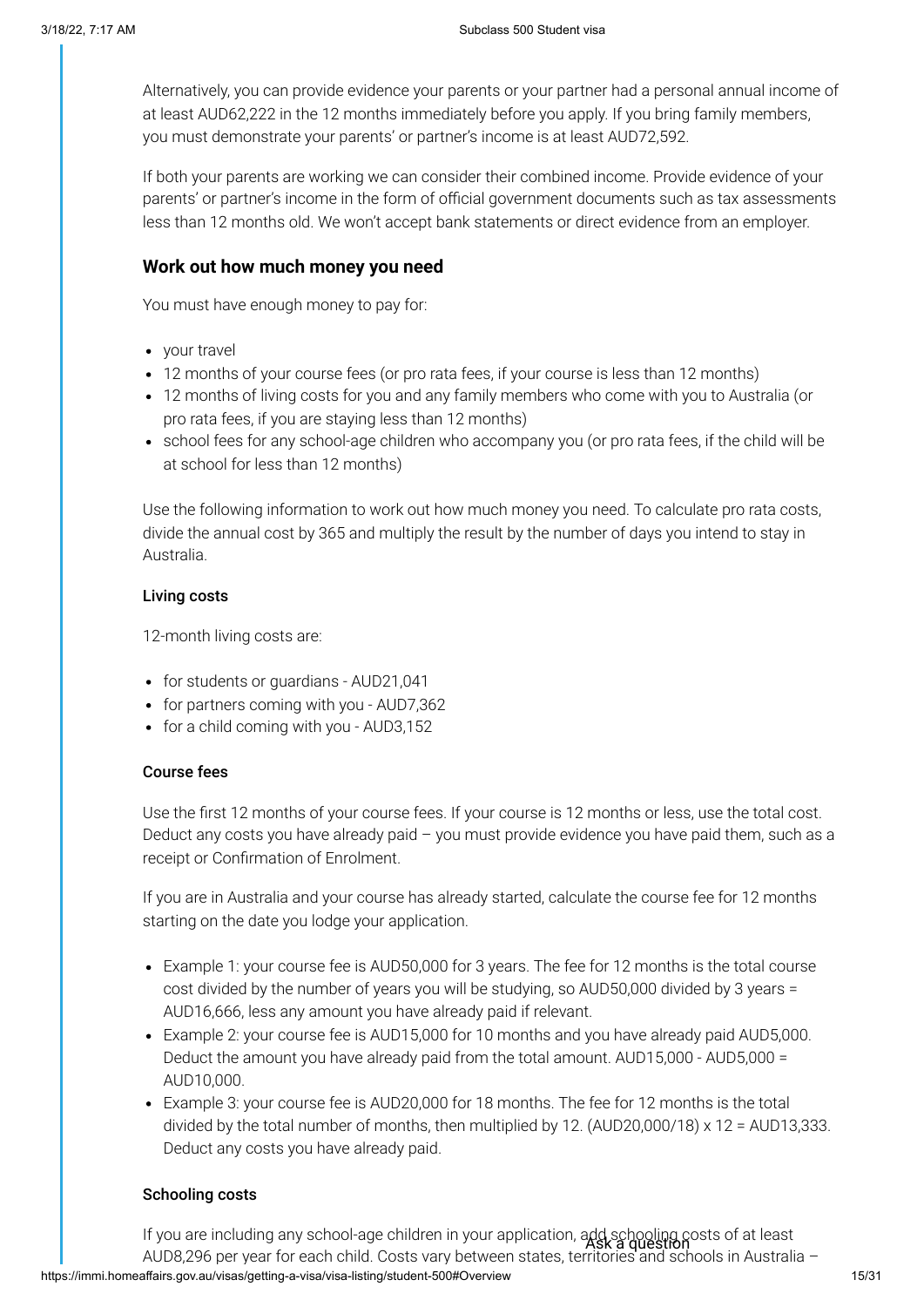#### 3/18/22, 7:17 AM Subclass 500 Student visa , p y y ,

you are responsible for finding out how much the child's schooling will cost.

You don't have to provide evidence of schooling costs if you:

- are a PhD student and have enrolled your child in an Australian government school where the fees have been waived
- have received an Australian Commonwealth Government scholarship, including Foreign Affairs and Defence sponsored students, and have enrolled your child in an Australian government school where the fees have been waived

You must provide evidence the child is enrolled.

#### Travel costs

As a guide, when you calculate how much money you need, include:

- AUD2,500 for travel costs if you are applying from East or Southern Africa
- AUD3,000 for travel costs if you are applying from West Africa
- AUD2,000 for travel costs if you are applying from anywhere else outside Australia
- AUD1,000 for travel costs if you are applying in Australia. If you will be returning to Africa include AUD1,500

#### **For combined applications**

Include the costs and expenses of the primary applicant. For family members also applying for the visa, include:

- 12 months living costs (or pro rata)
- any school fees
- travel expenses

#### **Other options**

Secondary exchange students can prove they have enough money for their stay by providing a completed Acceptance Advice of Secondary Exchange Students (AASES) form.

Department of Foreign Affairs and Trade (DFAT) students can prove they have enough money for their stay by providing a letter of support from DFAT. They must also provide proof of the financial capacity of any family members travelling with them.

Department of Defence students can prove they have enough money for their stay by providing a letter of support from the Department of Defence. They must also provide proof of the financial capacity of any family members travelling with them.

#### **Family members who apply after we have granted you a visa (subsequent entrants)**

Family members who apply to join you later must also show us they have enough money to cover:

- the costs and expenses of the student visa holder, including any remaining portion of the 12 months school fees minus any amount already paid
- 12 months living costs of all secondary applicants, including school fees
- travel costs for all secondary applicants

# Evidence you have genuine access to the money

https://immi.homeaffairs.gov.au/visas/getting-a-visa/visa-listing/student-500#Overview 16/31 If we ask you to provide evidence of financial capacity you must also prove you have access to it. Ask a question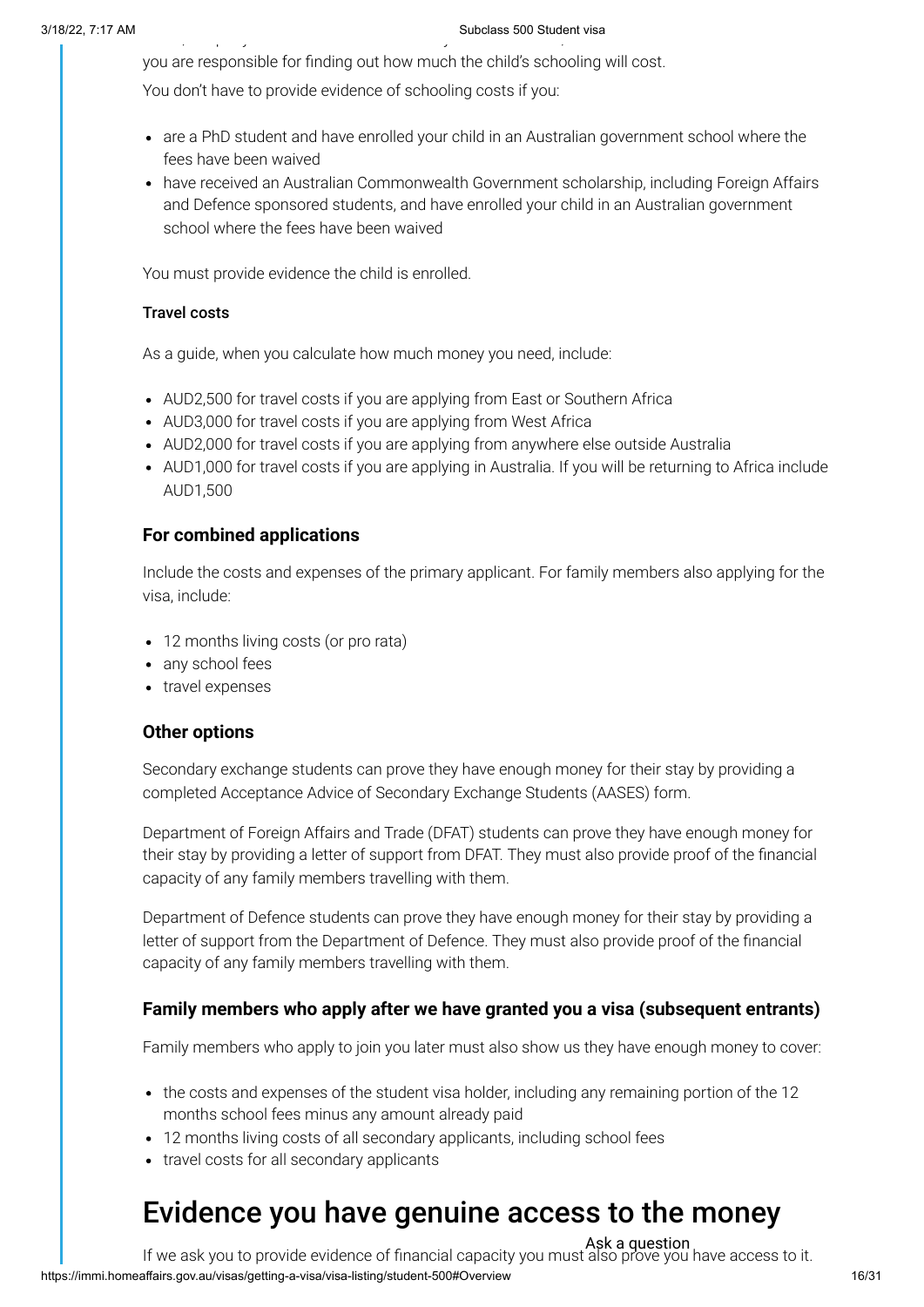If someone else is providing you funds, give us:

- evidence of your relationship with them
- their identity documents
- evidence of any financial support they have given you or another student visa holder in the past

If the financial support provided involves a business, show us proof the business is operating.

If you are providing evidence of deposits of money, explain their source.

Any education loan to cover your tuition or living costs should be paid out according to the agreement between you, the bank and the education provider. If you receive any payments before we make a decision on your application, give us evidence including the terms of the loan and the full amount you will be paid.

If you are relying on another kind of loan, provide:

- evidence of the security you used
- the terms of the loan
- evidence you can cover ongoing costs

The best evidence you can provide of genuine access to funds if you are relying on a loan is evidence of disbursement.

Let your provider know any conditions on your education loan. Some loans offer deferred repayment against your future earnings. These loans can be conditional on you studying only a specified course with a certain provider.

#### **Evidence you are exempt from paying a visa application charge (VAC):**

The following student visa applicants are not required to pay a visa application charge (VAC):

- Students awarded a scholarship funded by the Commonwealth Government of Australia
- Students and family members supported by the Department of Foreign Affairs and Trade
- Student and family members supported by the Department of Defence
- Secondary exchange students
- Students affected by education provider default and lodge a new student visa application within 12 months of the provider default day
- Family members of students enrolled in a postgraduate research course
- Students who were unable to complete their course within their original student visa validity due to COVID-19 impacts. See COVID-19 and the border – Student visa [\(https://covid19.homeaffairs.gov.au/student-visa\)](https://covid19.homeaffairs.gov.au/student-visa).

If you are not sure, you should not claim exemption as we will not accept your application if you are not eligible and this may have consequences if you are in Australia, as an invalid application outcome could affect your visa status and you may not be eligible if your visa has already expired to apply for a further visa.

Note: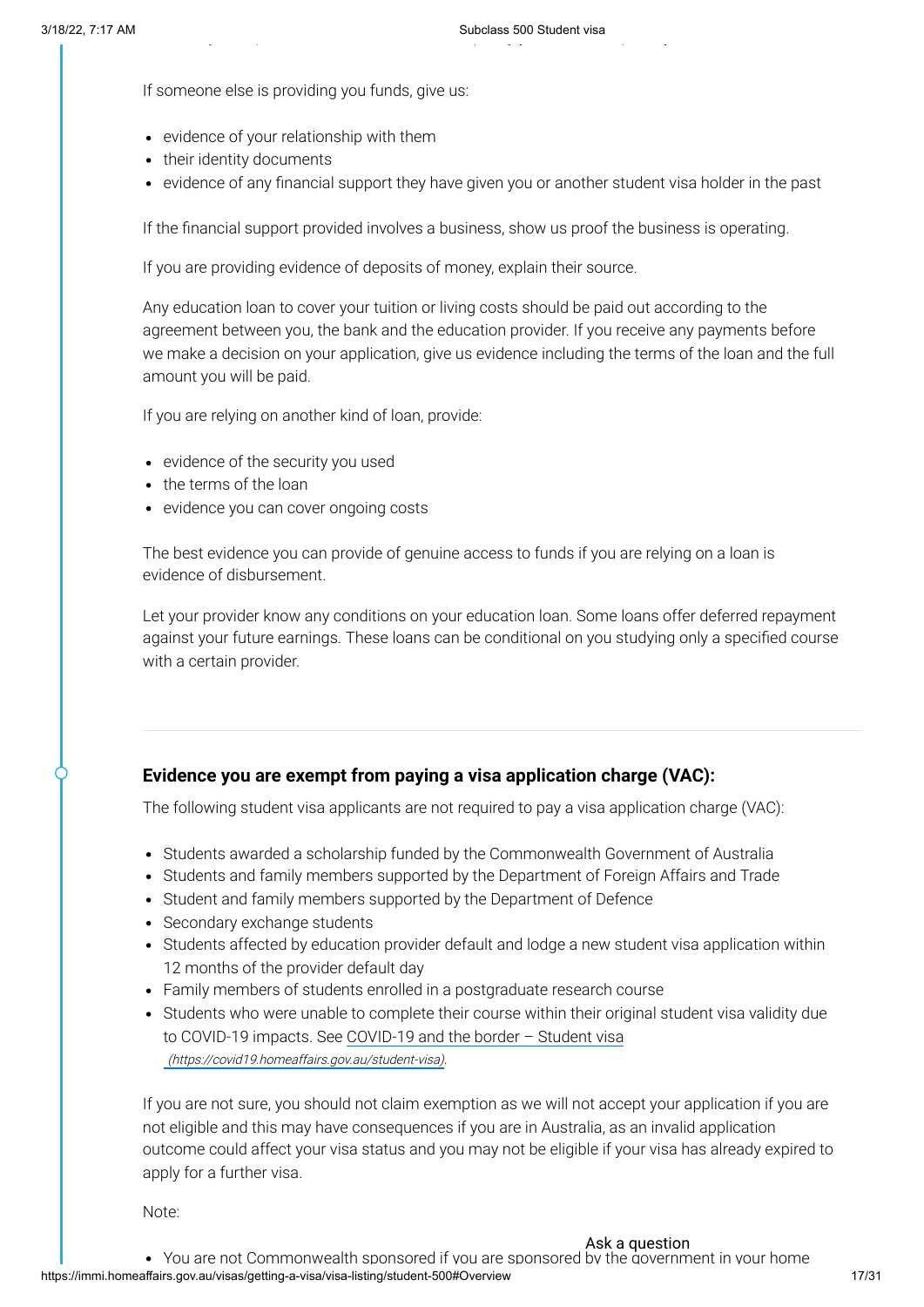ou a e ot Co o ea t spo so ed you a e spo so ed by t e go e e t you o e

country or your governmnent has provided you with a loan. Most Commonwealth sponsored students are enrolled in post graduate research courses.

If your education provider is still operating but was unable to deliver the course you were enrolled in, then you are not affected by education provider default [\(/visas/getting-a-visa/visa-listing/student-](https://immi.homeaffairs.gov.au/visas/getting-a-visa/visa-listing/student-500/education-provider-default)500/education-provider-default).

#### **Overseas Student Health Cover**

You **must** include proof of paid adequate health insurance for the proposed duration of your visa see student visa grant periods [\(/visas/getting-a-visa/visa-listing/student-500/length-of-stay\)](https://immi.homeaffairs.gov.au/visas/getting-a-visa/visa-listing/student-500/length-of-stay).

Health insurance must be Overseas Student Health Cover (OSHC) covering everyone included in your application.

If you don't provide your OSHC in your application form, we will refuse your visa application.

If you or your agent have organised OSHC, and included this information on your CoE, you will need to include the name of your health insurance provider, the dates your policy starts and finishes and the policy number in your application form.

If your education provider arranged your OSHC, you will need to include the name of your health insurance provider and the dates your policy starts and finishes in your application.You do not need to include the policy number in your application.

Make sure there is no gap in your coverage if you are studying with more than one education provider and both providers arrange OSHC for you. The second policy must begin as soon as the first expires.

Note: If you are from Norway, Sweden or Belgium, you might not have to obtain OSHC. See information on exceptions in the 'Have adequate health insurance' section on the Eligibility (/visas/getting-a-visa/visa-listing/student-500#Eligibility) page.

#### **Genuine temporary entrant documents**

Every Student visa applicant must provide evidence they are a genuine temporary entrant (GTE).

See how to provide evidence you are a genuine temporary entrant [\(/visas/getting-a-visa/visa-listing/student-](https://immi.homeaffairs.gov.au/visas/getting-a-visa/visa-listing/student-500/genuine-temporary-entrant)500/genuine-temporary-entrant).

#### **Student visa English language requirements**

If you must provide evidence you meet the Student visa English language requirement, show us you achieved a certain score on an approved English language test. The English language test must have been taken in the 2 years before you apply for a student visAsk a question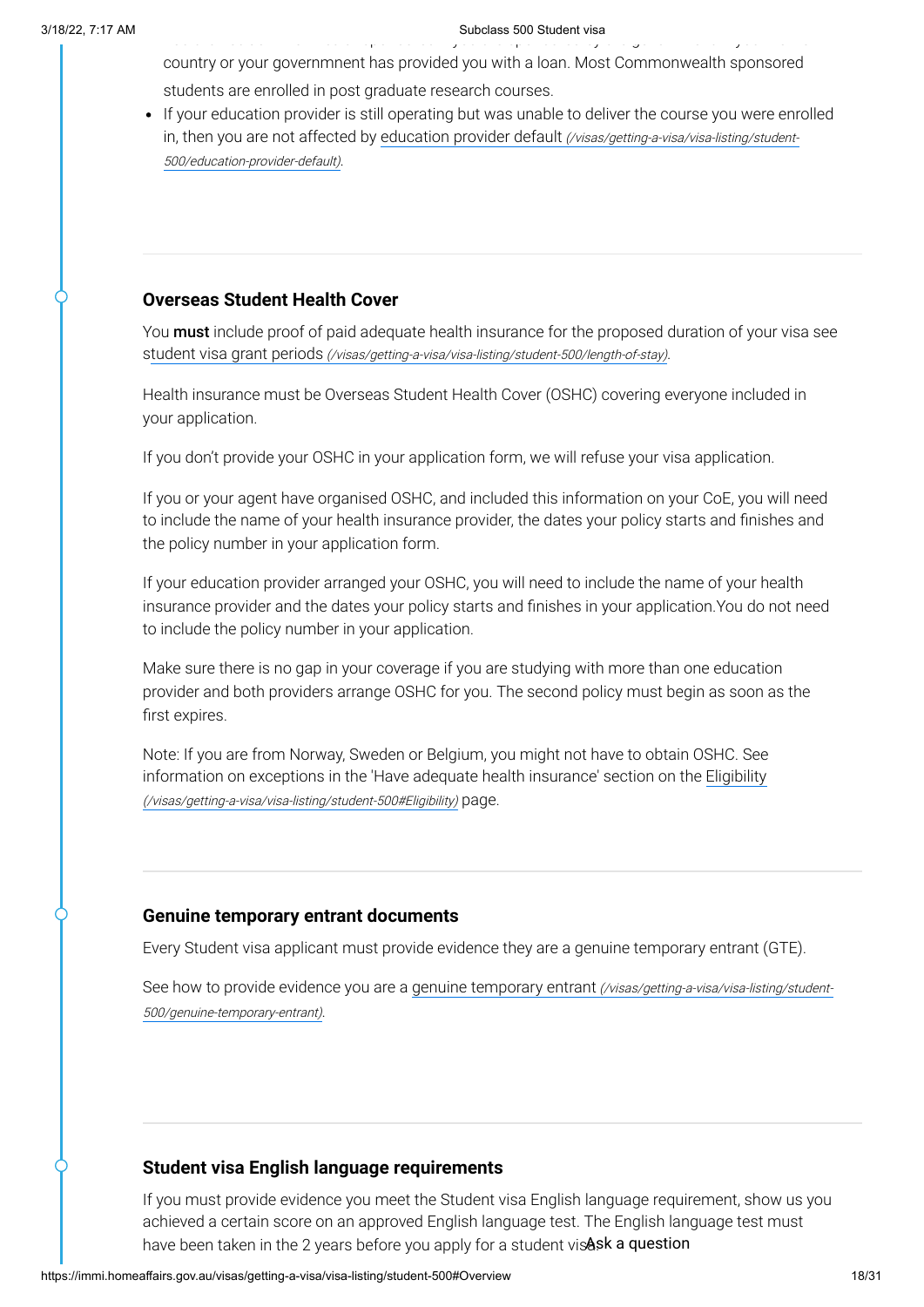The table refers to the English language test providers and the minimum scores you must achieve to meet the Student visa English language requirement.

| English language test providers                                                                                                     | <b>Minimum</b><br>score         | Minimum score and at<br>least 10 weeks English<br><b>Language Intensive</b><br><b>Courses (ELICOS)</b> | <b>Minimum</b><br>score and<br>at least 20<br>weeks<br><b>ELICOS</b> |
|-------------------------------------------------------------------------------------------------------------------------------------|---------------------------------|--------------------------------------------------------------------------------------------------------|----------------------------------------------------------------------|
| International English Language<br>Testing System (https://www.ielts.org/)                                                           | 5.5                             | 5                                                                                                      | 4.5                                                                  |
| <b>TOEFL</b> internet test<br>(http://www.ets.org/toefl/ibt/about)                                                                  | 46                              | 35                                                                                                     | 32                                                                   |
| Cambridge English: Advanced<br>(Certificate in Advanced English)<br>(http://www.cambridgeenglish.org/exams-<br>and-tests/advanced/) | 162                             | 154                                                                                                    | 147                                                                  |
| Pearson Test of English Academic<br>(PTE Academic)<br>(https://pearsonpte.com/the-test)                                             | 42                              | 36                                                                                                     | 30                                                                   |
| Occupational English Test<br>(https://www.occupationalenglishtest.org/)                                                             | B for each<br>test<br>component | N/A                                                                                                    | N/A                                                                  |

#### **Partner documents**

Provide your partner's:

- identity documents
- character documents
- documents about other family members, if applicable

If you are married, provide your marriage certificate or other evidence that your marriage is valid in Australia.

Ask a question

If you are a de facto partner, provide proof of your de facto relationship.

This proof should show that:

- you have a mutual commitment with your partner to the exclusion of all others
- your relationship is genuine and continuing
- you either live together or don't live permanently apart
- you are not related by family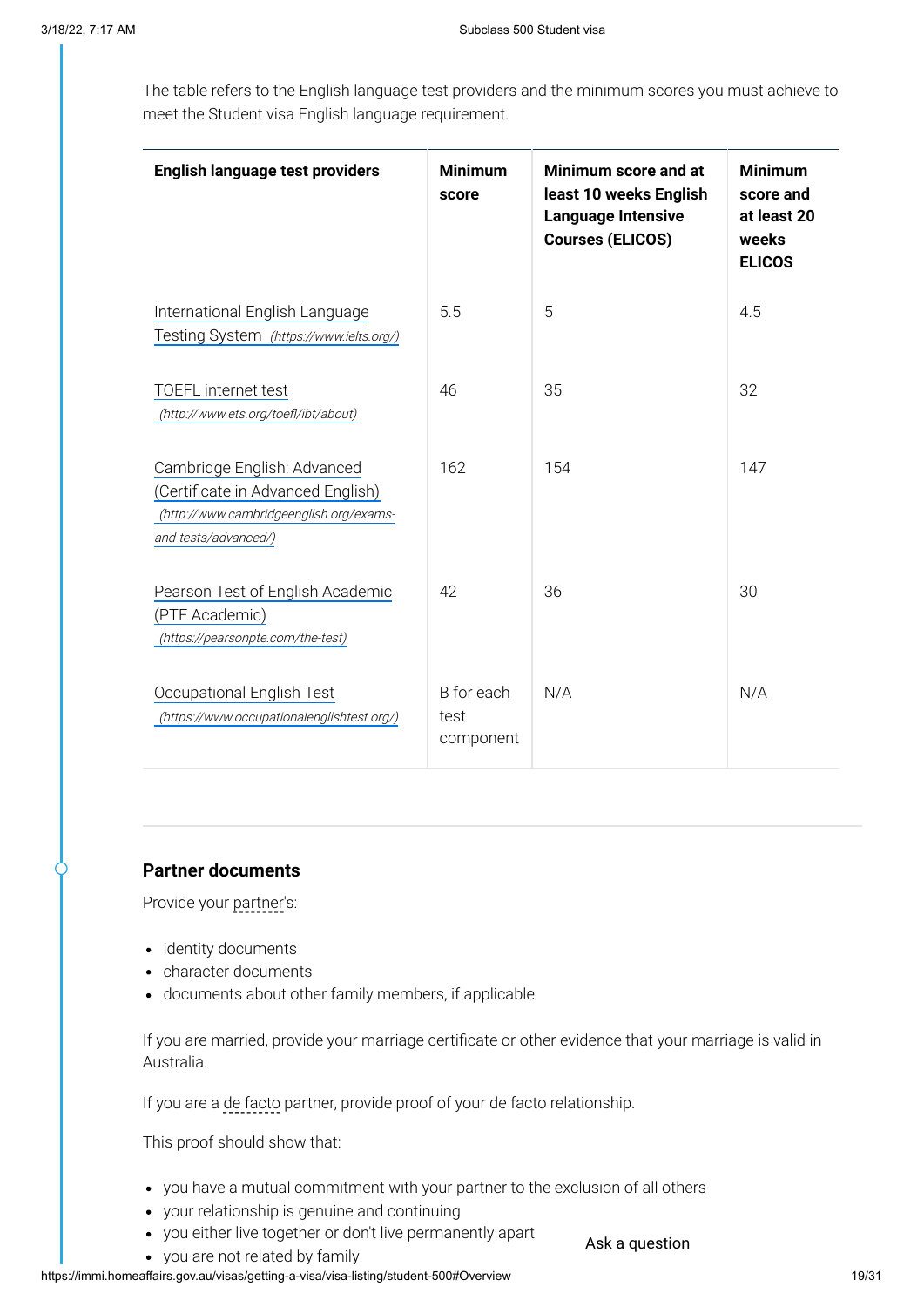#### Additional proof of a de facto relationships

y y y

In addition to documents proving your relationship provide evidence that:

- you have been in your de facto relationship for at least 12 months before you applied for this visa, or
- if applicable, provide evidence that your relationship is registered by a participating Australian state or territory

#### **Dependants under 18**

For every dependant child under the age of 18 years who is applying with you, provide:

- copies of birth certificates or the family book showing the names of both parents of all your dependent children
- copies of the adoption paper, if applicable.

#### **Parental responsibility documents**

You must get consent for any applicant under 18 years of age to migrate to Australia from anyone who:

- has a legal right to decide where the child lives and
- is not coming to Australia with the child

They must complete either:

- Form 1229 Consent form to grant an Australian visa to a child under the age of 18 years (240KB PDF) [\(/form-listing/forms/1229.pdf\)](https://immi.homeaffairs.gov.au/form-listing/forms/1229.pdf)
- a statutory declaration giving their consent for the child to visit Australia on this visa

Alternatively, you can show us:

- an Australian court order that allows your child to migrate to Australia, or
- that the laws of your home country allow them to migrate

Include:

- an identity document that shows the signature and photo of the person who completed the form or declaration, such as a passport or driver's licence
- adoption papers or other court documents if applicable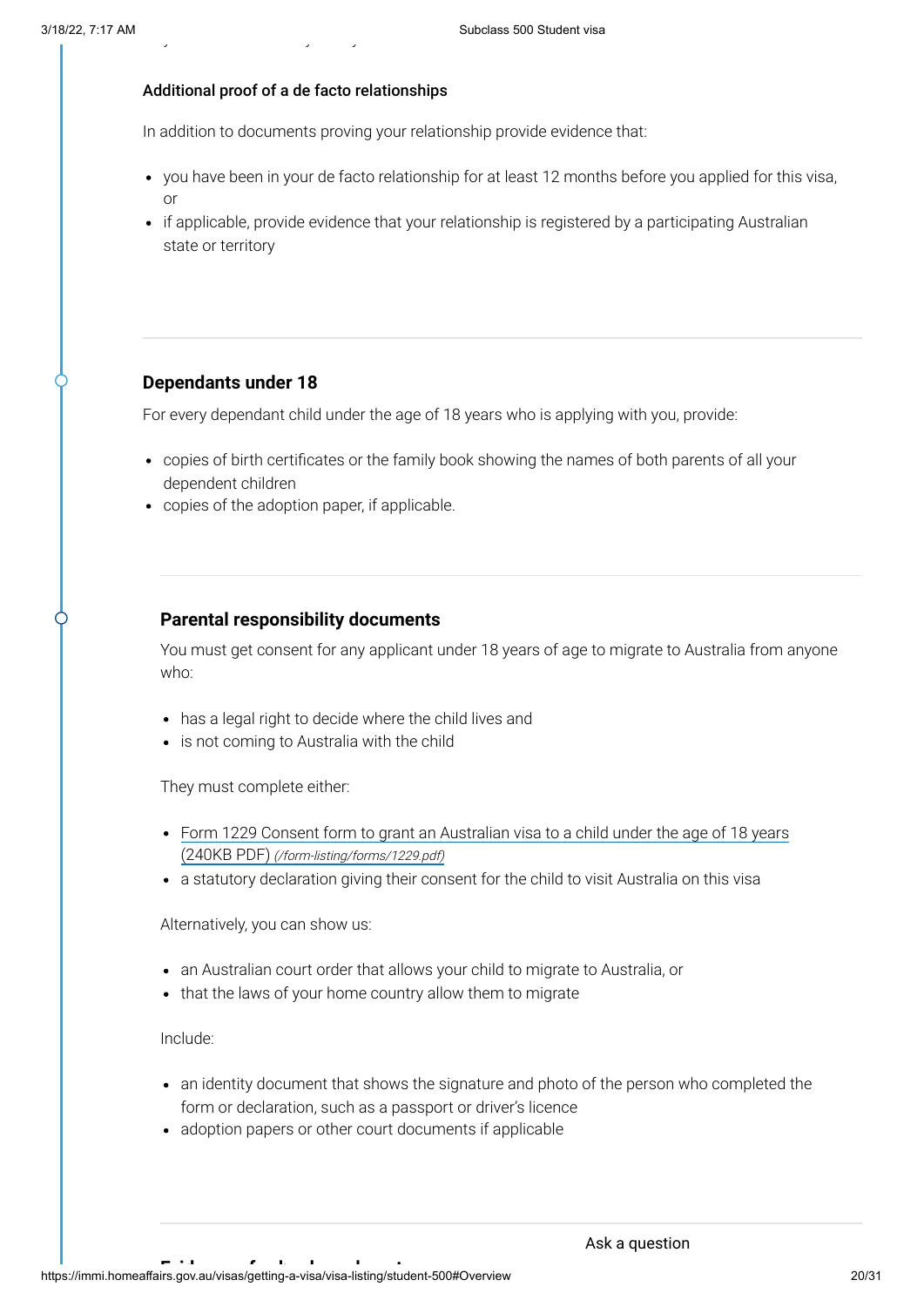You must give us evidence of education for any dependant child who has turned 5, but has not turned 18 years.

This can be a letter from the school (public or private) or from the State/Territory education department where you will be studying, and include enrolment details and fees paid.

### **Children 18 years and over**

Only unmarried children under the age of 18 can be included as a dependant in your application.

If you have a child 18 or over, or a child who will turn 18 years before your student visa is granted they will need to apply for their own visa.

### **Tell us you are getting help**

To nominate someone to:

- receive your correspondence, use Form 956A Appointment or withdrawal of an authorised recipient (301KB PDF) [\(/form-listing/forms/956a.pdf\)](https://immi.homeaffairs.gov.au/form-listing/forms/956a.pdf)
- provide [immigration assistance,](https://immi.homeaffairs.gov.au/form-listing/forms/956.pdf) use Form 956 Appointment of a registered migration agent, legal practitioner or exempt person (225KB PDF) (/form-listing/forms/956.pdf).

Upload your written notification or your forms to ImmiAccount [\(/help-support/applying-online-or-on](https://immi.homeaffairs.gov.au/help-support/applying-online-or-on-paper/overview)paper/overview).

#### **Prepare your documents**

#### **Translate**

Have all non-English documents translated into English.

Translators in Australia must be accredited by the National [Accreditation Authority](http://www.naati.com.au/) for Translators and Interpreters (http://www.naati.com.au).

Translators outside Australia do not have to be accredited. But on each translation, they must include their:

- full name
- address and telephone number
- qualifications and experience in the language they are translating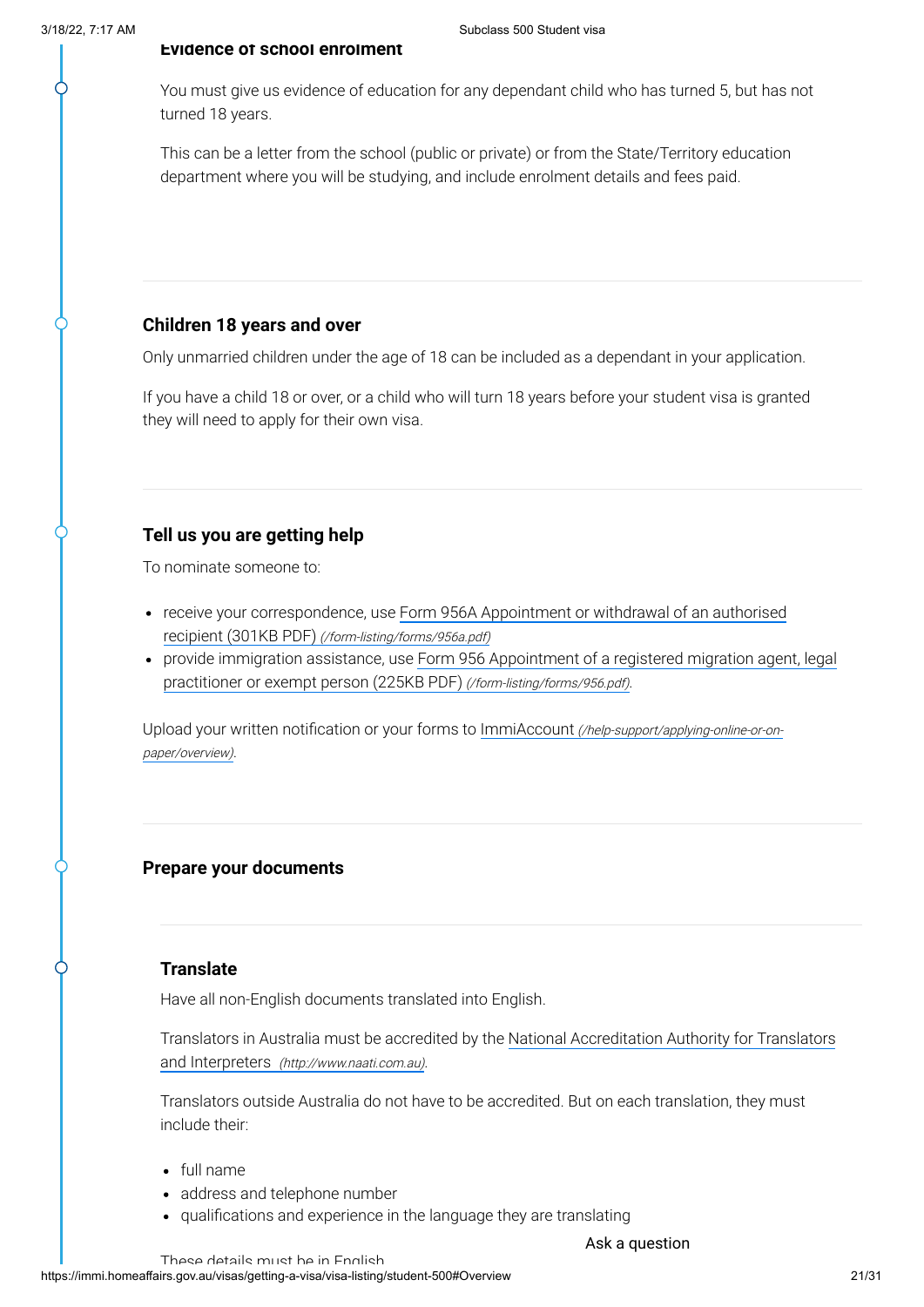Note: You do not need to have any documents certified.

#### **Scan or photograph**

Scan or photograph all documents (English and non-English) in colour.

The scans and photos must be legible.

If a document is more than 1 page, save it all as 1 file.

#### **Keep**

Keep a copy of your completed application.

#### Step 3

# Apply for the visa

You must apply for this visa online. You can be in or outside Australia when you apply.

#### **If you are in Australia**

You must hold an eligible substantive visa, or apply:

- within 28 days of holding a Student visa, a Special Purpose visa, or a dependent Diplomatic (temporary) visa or
- within 28 days of being notified by the Tribunal that your visa cancellation has been set aside.

You cannot apply for a student visa if you hold one of the following visas:

- Domestic Worker (Temporary) Diplomatic and Consular visa (subclass 426)
- Temporary Work (International Relations) visa (subclass 403) in the Domestic Worker (Diplomatic or consular) stream
- Diplomatic (Temporary) visa (subclass  $995$ ) primary visa holder only. A family member of a Diplomatic (Temporary) visa (subclass 995) can apply for a Student visa in Australia
- Transit visa (subclass 771)
- Visitor visa (subclass 600) in the Sponsored Family stream or in the Approved Destination Status stream.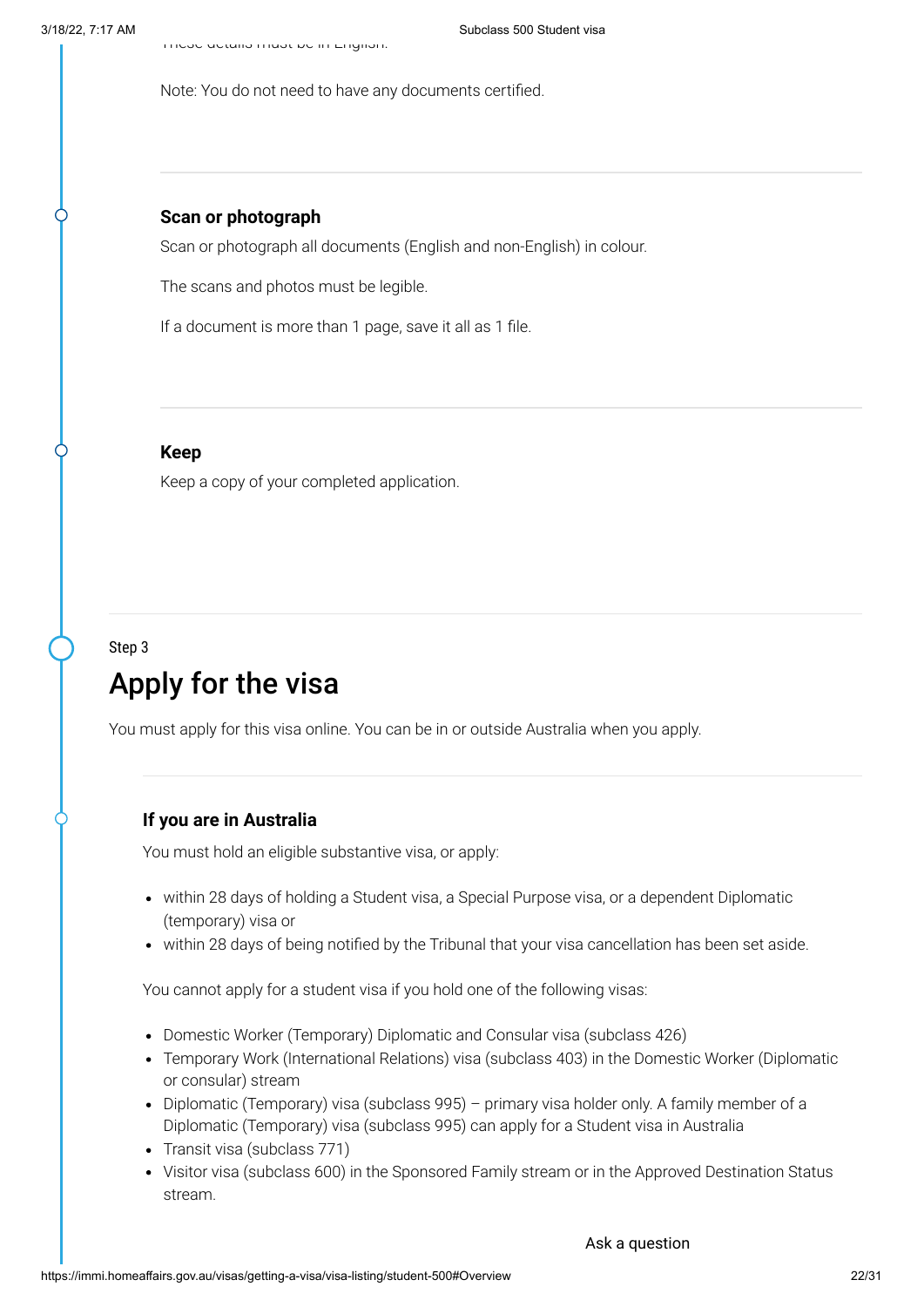#### **Do not provide false and misleading information**

Provide accurate information. See what happens if you can't prove your identity or don't provide true information [\(/help-support/meeting-our-requirements/providing-accurate-information\)](https://immi.homeaffairs.gov.au/help-support/meeting-our-requirements/providing-accurate-information).

#### **Apply online**

- 1. Create or log in to ImmiAccount [\(https://online.immi.gov.au/lusc/login\)](https://online.immi.gov.au/lusc/login)
- 2. Attach documents [\(/help-support/applying-online-or-on-paper/online\)](https://immi.homeaffairs.gov.au/help-support/applying-online-or-on-paper/online)
- 3. Pay the visa application charge [\(/help-support/applying-online-or-on-paper/online/how-to-pay\)](https://immi.homeaffairs.gov.au/help-support/applying-online-or-on-paper/online/how-to-pay)

#### Paying the application charge

When you submit your application you must:

- pay for you and your family members or your application will not be valid or
- provide proof of exemption as shown in 'Step by step', Gather your documents.

If your visa cancellation was set aside by the Tribunal you can't apply online. Instead submit a ImmiAccount technical support form [\(/help-support/departmental-forms/online-forms/immiaccount-technical](https://immi.homeaffairs.gov.au/help-support/departmental-forms/online-forms/immiaccount-technical-support-form)support-form).

Note: a valid application must be made within the eligibility timeframe as late applications will not be accepted.

See how to resolve error messages when submitting online [\(/help-support/applying-online-or-on](https://immi.homeaffairs.gov.au/help-support/applying-online-or-on-paper/online/technical-help)paper/online/technical-help).

#### Note:

- 1. We cannot grant a student visa to your child if they are 18 years or over at the time your visa is finished. Instead, they should apply for their own visa.
- 2. Where subsequent entrants are siblings (two or more children with no parent), they must each make a seperate subsequent entrant student visa application and pay the base visa application charge to join their parent.

### Step 4

# After you apply

See what you can and must do after you apply.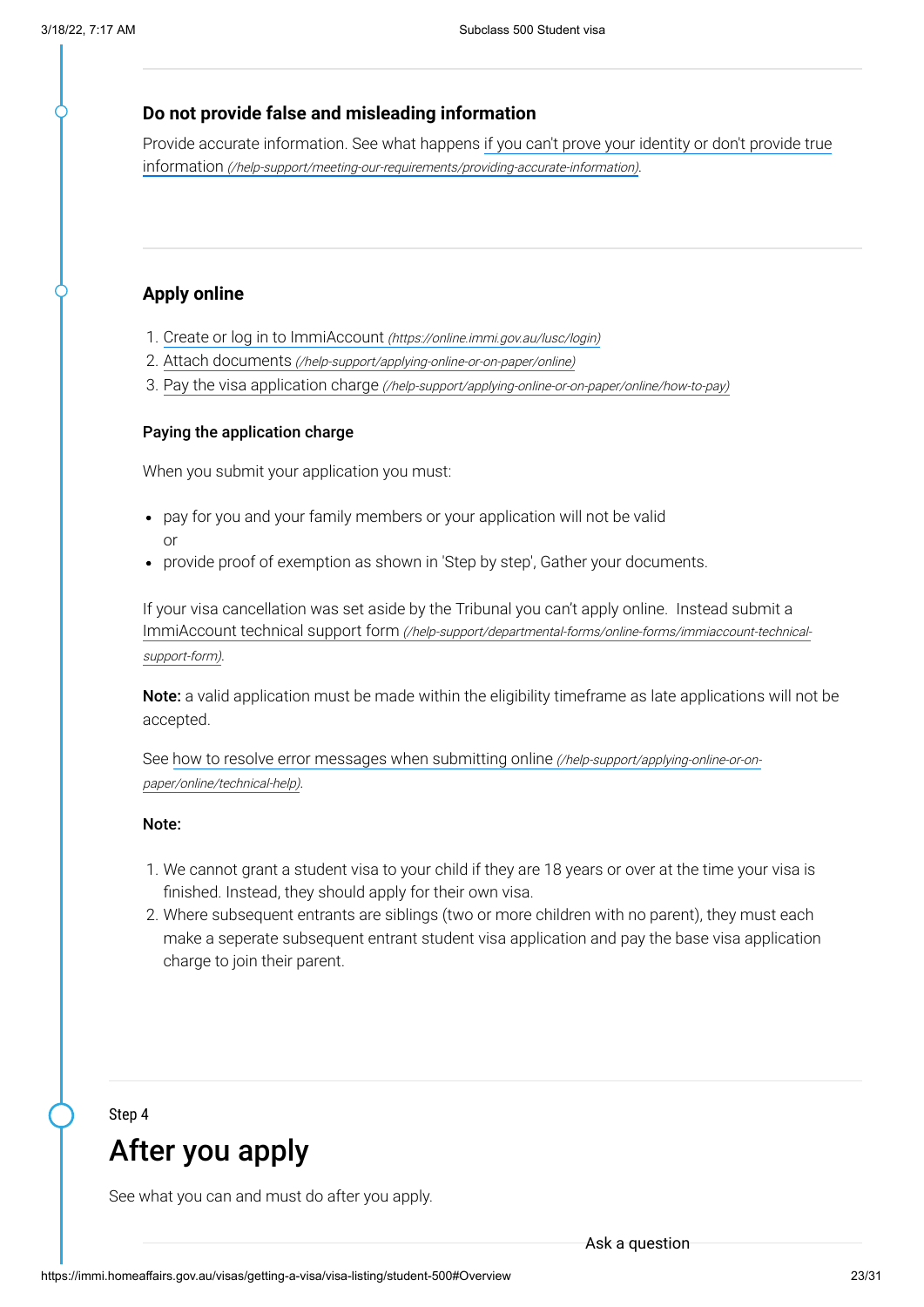#### **Status updates**

If it is within standard processing times do not call. We can't provide any further updates on the application's progress. You can see if we have asked for more information in your ImmiAccount [\(/help-support/applying-online-or-on-paper/online\)](https://immi.homeaffairs.gov.au/help-support/applying-online-or-on-paper/online).

#### **Biometrics**

We might ask for biometrics. Most applicants will be advised immediately after submitting an application if you need to provide biometrics. You will receive a letter and will also be able to see this request in your ImmiAccount. You will be given 14 days to provide biometrics so it is important to arrange an appointment quickly using the instructions in the request letter.

You must provide biometrics before travelling to Australia.

#### **Health exams**

If you did not have health examinations [\(/help-support/meeting-our-requirements/health\)](https://immi.homeaffairs.gov.au/help-support/meeting-our-requirements/health) before you applied, check ImmiAccount to find out if you need them.

See the medical referral letter with your Health Assessment Portal (HAP) ID and further directions in ImmiAccount [\(https://online.immi.gov.au/ola/app\)](https://online.immi.gov.au/ola/app).

#### **Stay lawful in Australia**

Make sure you stay lawful by holding a valid visa while we process your application.

If you were in Australia when you applied for this visa, you were granted a Bridging visa A (BVA). If your current visa expires before we decide on your application, the BVA will start. You can stay in Australia on the BVA while we process your new visa application. You cannot travel on the BVA there is no right of return on this visa; it cancels on departure.

Do not cancel your current visa. If you do, you will:

- be staying in Australia unlawfully
- not be eligible for a Bridging visa A

Learn more about visa expiry [\(/visas/visa-about-to-expire\)](https://immi.homeaffairs.gov.au/visas/visa-about-to-expire).

#### **Travel after you apply**

You do not have to tell us if you want to travel outside Australia while we process your application. This is because you can be outside Australia when we make a decision.

Ask a question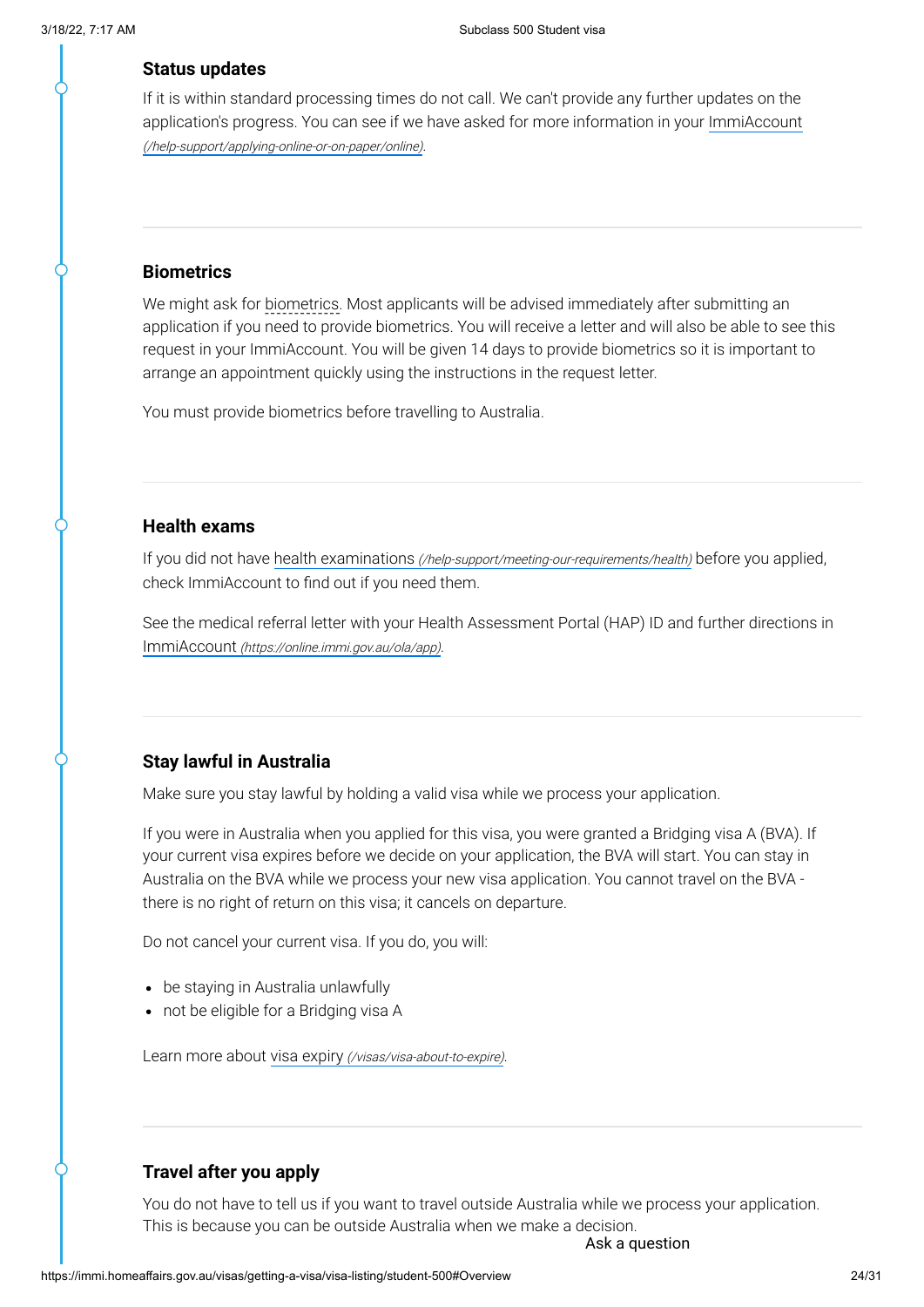But if you leave Australia, make sure your visa allows you to return. If you have a Bridging visa A, it will cease if you leave Australia.

If you have a BVA and substantial reasons for travel, then a Bridging visa B (BVB) (/visas/getting-a[visa/visa-listing/bridging-visa-b-020\)](https://immi.homeaffairs.gov.au/visas/getting-a-visa/visa-listing/bridging-visa-b-020)enables return to Australia while your application is being processed.

To see if you can return on your current visa, check VEVO [\(/visas/already-have-a-visa/check-visa-details-and](https://immi.homeaffairs.gov.au/visas/already-have-a-visa/check-visa-details-and-conditions)conditions).

Learn about visa expiry [\(/visas/visa-about-to-expire\)](https://immi.homeaffairs.gov.au/visas/visa-about-to-expire).

#### **Providing more information**

If you did not attach all your documents when you applied, attach them as soon as you can in ImmiAccount. You can attach a maximum of 60 documents. We might also ask you to provide more information.

#### **Add family members**

Your eligible family members (/visas/getting-a-visa/visa-listing/student-500#About) can:

- accompany you to Australia if you have included them in your visa application
- join you in Australia, after you have been granted your visa, as a subsequent entrant. You must have declared these family members in your student visa application.

Declare all family members on your application, even if they do not plan to travel with you to Australia. If you do not do this, your family members will not be eligible for a student visa to join you in Australia.

If you did not declare a family member and they need to join you in Australia at a later date, you will need to apply for a new student visa including them and explain why they were not included on your application. An exception to this is if they became your family members after your student visa was granted and before a subsequent application is made.

#### **Newborn children**

Find out what to do if your child is born after you apply [\(/change-in-situation/had-a-baby\)](https://immi.homeaffairs.gov.au/change-in-situation/had-a-baby).

#### **Mistakes on your application**

Let us know as soon as you can.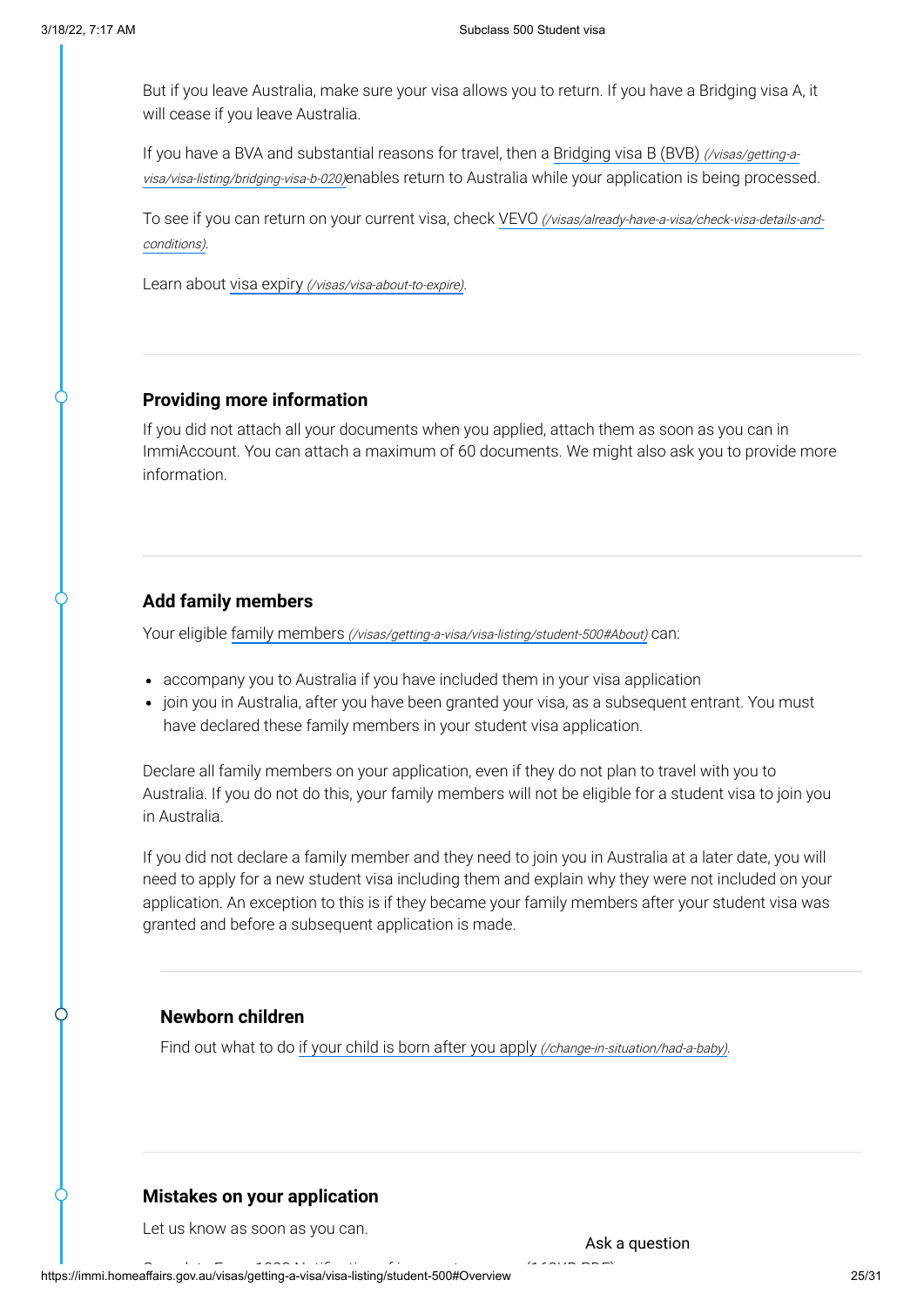Complete [Form 1023 Notification of](https://immi.homeaffairs.gov.au/form-listing/forms/1023.pdf) incorrect answers (168KB PDF) (/form-listing/forms/1023.pdf)

Or

If you currently have a visa application in ImmiAccount that is not yet finalised, sign into ImmiAccount and select 'Update Details' from the Menu option.

Choose 'Notification of incorrect answers' from the list and provide the correct information.

#### **Help with your application**

Let us know if you no longer want someone to:

- receive your correspondence complete Form 956A Appointment or withdrawal of an authorised recipient (301KB PDF) [\(/form-listing/forms/956a.pdf\)](https://immi.homeaffairs.gov.au/form-listing/forms/956a.pdf)
- provide immigration advice complete [Form 956 Appointment](https://immi.homeaffairs.gov.au/form-listing/forms/956.pdf) of a registered migration agent, legal practitioner or exempt person (225KB PDF) (/form-listing/forms/956.pdf).

Upload your written notification or your forms to ImmiAccount [\(/help-support/applying-online-or-on](https://immi.homeaffairs.gov.au/help-support/applying-online-or-on-paper/overview)paper/overview).

For more information see Who can help you with your application [\(/help-support/who-can-help-with-your](https://immi.homeaffairs.gov.au/help-support/who-can-help-with-your-application/overview)application/overview).

#### **Tell us if things change**

Things you need to let us know about include:

- you want to withdraw your application
- changes to your phone number, address or passport
- changes to your relationship status
- the birth of a child

See how to tell us if your [situation changes](https://immi.homeaffairs.gov.au/change-in-situation) (/change-in-situation).

### Education provider default

Education provider default occurs when a registered education provider in Australia:

- closes, or
- can't deliver your course because they have been sanctioned

If after lodging your student visa application your provider has defaulted, you will need to provide a new CoE for a new education provider.

See more about education provider defaults [\(/visas/getting-a-visa/visa-listing/student-500/education-provider](https://immi.homeaffairs.gov.au/visas/getting-a-visa/visa-listing/student-500/education-provider-default)default).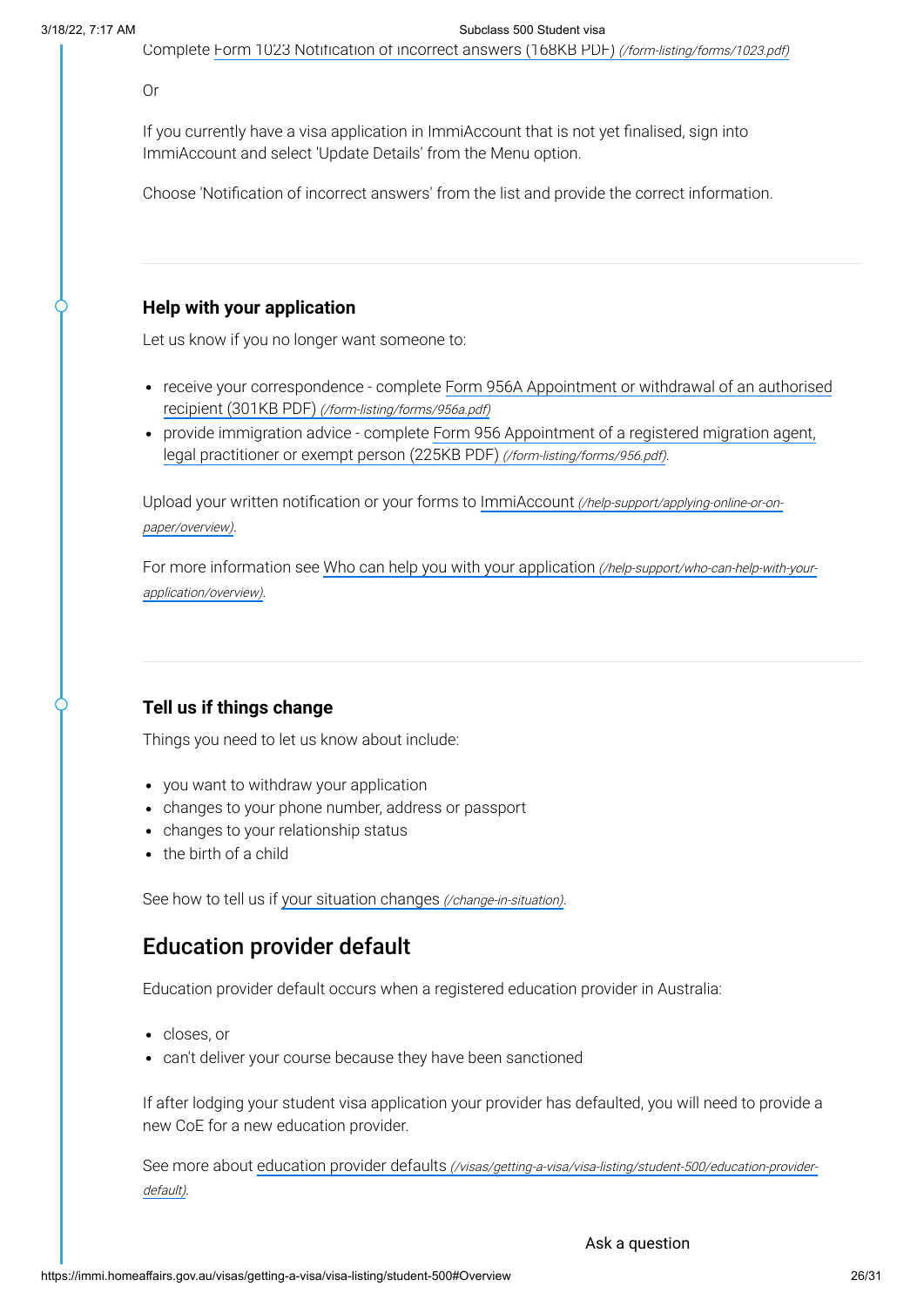#### Step 5

### Visa outcome

We will let you know in writing our decision about your visa application. We will tell you:

- your visa grant number
- the date your visa expires
- your visa conditions

Keep a copy of the decision with you when in Australia.

If we refuse your visa we will let you know in writing. We will tell you why we refused and whether you have a right to a review of the decision.

We will not refund the application charge if we refuse your application.

# When you have this visa

- Coming to Australia [\(#haveThisVisa-index-0\)](#page-26-0)
- In Australia [\(#haveThisVisa-index-1\)](#page-27-0)
- Leaving Australia [\(#haveThisVisa-index-2\)](#page-29-0)

### <span id="page-26-0"></span>Coming to Australia

### Before you leave

#### **Check your travel documents**

You must have:

- a valid visa to enter Australia
- a valid passport or other travel document

### At the border

#### **Complete an Incoming Passenger Card**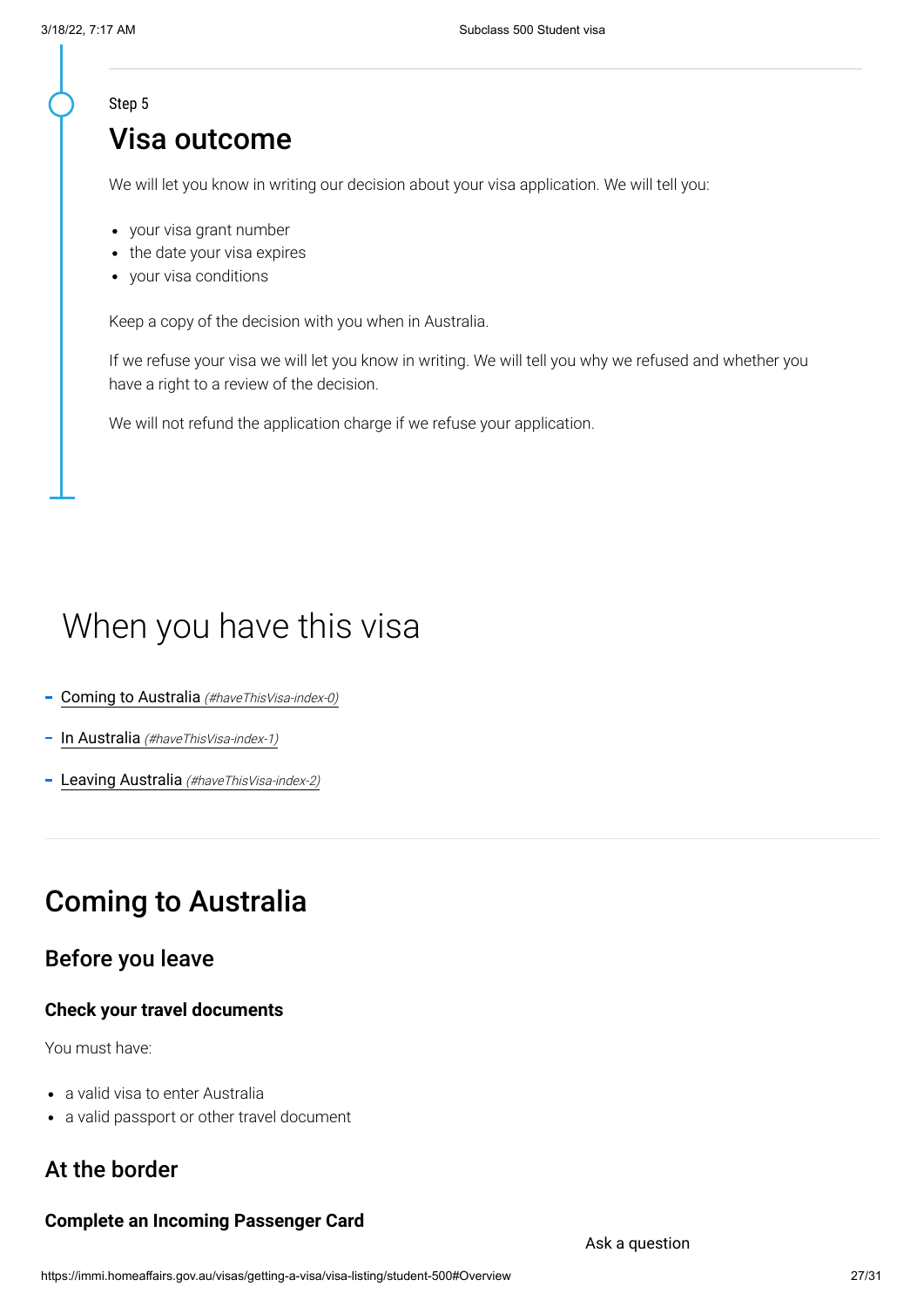All people arriving Australia must complete the Incoming Passenger Card (https://www.abf.gov.au/entering-and-leaving[australia/crossing-the-border/at-the-border/incoming-passenger-card-\(ipc\)\)](https://www.abf.gov.au/entering-and-leaving-australia/crossing-the-border/at-the-border/incoming-passenger-card-(ipc)). You will get the card on board.

#### **Leaving the airport faster**

We have an automated process that uses facial recognition technology and your ePassport. You might be able to leave the airport faster if you use SmartGate [\(https://www.abf.gov.au/smartgates\)](https://www.abf.gov.au/smartgates).

# <span id="page-27-0"></span>In Australia

### What you can do when you have this visa

- participate in an eligible course of study in Australia
- travel in and out of Australia
- as a temporary measure, you can work unlimited hours in any sector. See Temporary changes to visa work conditions for Students and Working Holiday Makers [\(https://immi.homeaffairs.gov.au/news-media/archive/article?itemId=813\)](https://immi.homeaffairs.gov.au/news-media/archive/article?itemId=813).

### What you must do when you have this visa

You and your family members who apply with you must meet all visa conditions and obey Australian laws.

To see your specific conditions, work and study entitlements see your visa grant letter or Visa Entitlement Verification Online (VEVO) [\(/visas/already-have-a-visa/check-visa-details-and-conditions/overview\)](https://immi.homeaffairs.gov.au/visas/already-have-a-visa/check-visa-details-and-conditions/overview)

### How long you can stay

This is a temporary visa. You can stay in Australia until the date we have told you. The student visa grant period [\(/visas/getting-a-visa/visa-listing/student-500/length-of-stay\)](https://immi.homeaffairs.gov.au/visas/getting-a-visa/visa-listing/student-500/length-of-stay) will depend on the type of course and its length.

To see when you must leave, use VEVO [\(/visas/already-have-a-visa/check-visa-details-and-conditions/overview\)](https://immi.homeaffairs.gov.au/visas/already-have-a-visa/check-visa-details-and-conditions/overview).

### Staying longer

You cannot stay in Australia longer by extending this visa. To continue studying in Australia, you must apply for a new Student visa.

If you want to stay longer without studying, you must apply for a new visa.

See your options [\(/visas/getting-a-visa/visa-finder\)](https://immi.homeaffairs.gov.au/visas/getting-a-visa/visa-finder).

### Visa expiry before graduation

If your student visa will expire before your graduation, you might be able to apply for another visa that meets your circumstances such as a visitor visa. You will need a letter from your education provider which states the date of your graduation.

### Travelling on your visa

You can travel outside Australia and return as many times as you want while the visa is valid.

Time spent outside Australia does not extend the visa.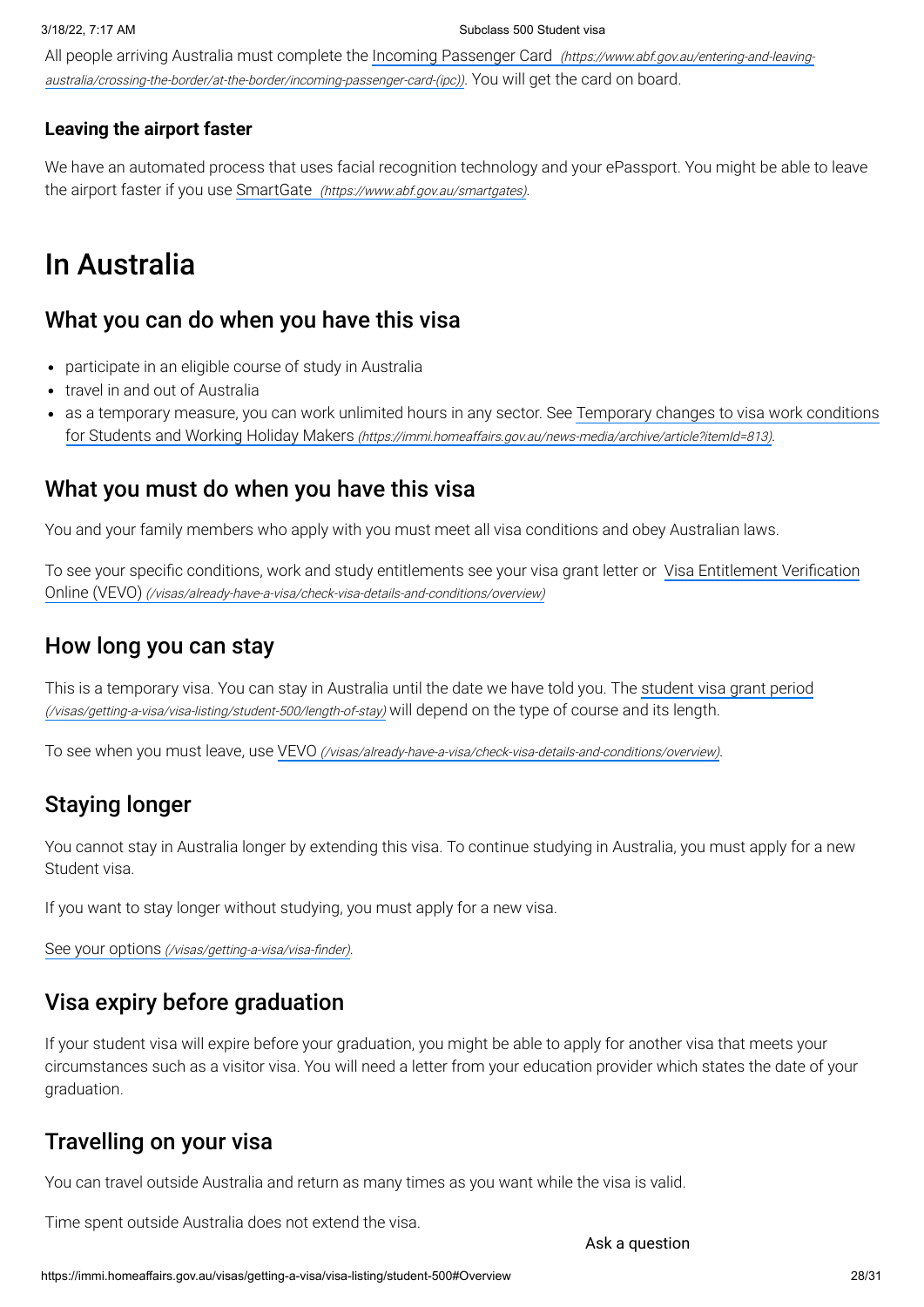See your conditions in VEVO [\(/visas/already-have-a-visa/check-visa-details-and-conditions/overview\)](https://immi.homeaffairs.gov.au/visas/already-have-a-visa/check-visa-details-and-conditions/overview).

### Proving you have a visa

To prove you have a visa and show your conditions to someone, use VEVO [\(/visas/already-have-a-visa/check-visa-details-and](https://immi.homeaffairs.gov.au/visas/already-have-a-visa/check-visa-details-and-conditions/overview)conditions/overview).

### Working on this visa

There are currently no restrictions on work for international students. This means that international students can work before their course commences and work more than 40 hours a fortnight in any sector of the economy. This is a temporary measure and will be reviewed by the Government in April 2022.

To see the visa conditions that affect your work situation, see VEVO [\(/visas/already-have-a-visa/check-visa-details-and](https://immi.homeaffairs.gov.au/visas/already-have-a-visa/check-visa-details-and-conditions/overview)conditions/overview).

### Bringing a family member

You can include a family member in your application or they can apply to join you later as a subsequent applicant in ImmiAccount [\(/help-support/applying-online-or-on-paper/online\)](https://immi.homeaffairs.gov.au/help-support/applying-online-or-on-paper/online) provided:

- you declared existing family members at the time you lodged your application, or
- they became your family member after you were granted the visa.

Existing family members must have been declared at the time of you lodged your application

If a person became your family member after you lodged your application and before you were granted the visa, you must have informed us in writing before your visa was granted.

For student visas, your family member is:

- your partner, or
- your or your partner's dependent child who is unmarried and has not turned 18 years of age.

We cannot grant a student visa to your child if they have turned 18 years at the time your visa is finalised. Instead they need to apply for their own visa.

Where subsequent entrants are siblings (two or more children with no parent), they must make separate student visa applications and each pay the base application charge to join their parent.

Family members who apply for the visa must meet our requirements for health (/help-support/meeting-our-requirements/health) and character [\(/help-support/meeting-our-requirements/character\)](https://immi.homeaffairs.gov.au/help-support/meeting-our-requirements/health) and be a genuine temporary entrant [\(/visas/getting-a-visa/visa-listing/student-500/genuine-temporary-entrant\)](https://immi.homeaffairs.gov.au/visas/getting-a-visa/visa-listing/student-500/genuine-temporary-entrant).

If you are bringing school aged children, check the annual school costs you will need to pay for them to go to either public or private schools in Australia.

#### **Newborn child**

Find out what to do if you have a child [\(/change-in-situation/had-a-baby\)](https://immi.homeaffairs.gov.au/change-in-situation/had-a-baby).

### Tell us if things change

Things you need to let us know about include: Ask a question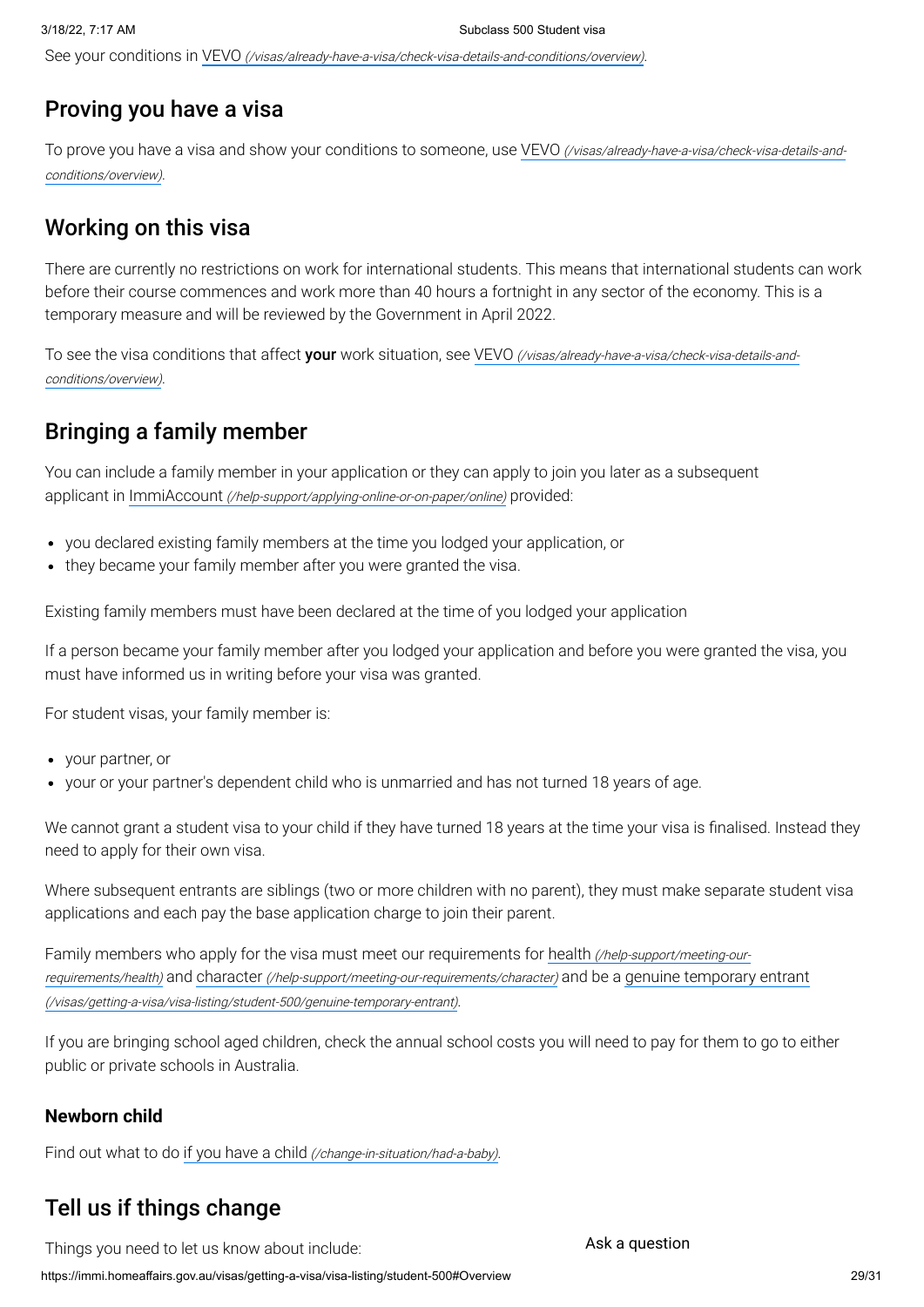- changes to your phone number, email, address or passport
- changes to your relationship status
- changes to your welfare arrangements
- the birth of a child

See how to let us know if there is a change in your situation [\(/change-in-situation\)](https://immi.homeaffairs.gov.au/change-in-situation).

### **Your study situation has changed**

Find out what to do if there is a change in your study situation [\(/change-in-situation/study-situation\)](https://immi.homeaffairs.gov.au/change-in-situation/study-situation). This includes:

- you are thinking about changing courses
- completing your course early
- circumstances where you can defer your course

### **Flexible arrangements regarding start dates due to COVID-19**

The Department understands that some students may not be able to start their course of study on time due to COVID-19 restrictions. Make sure your education provider knows that you cannot start your studies due to COVID-19 restrictions. There are options that can ensure you are not in breach of your visa conditions. Your education provider can tell you what options are available to you for your situation.

If you hold a Student visa, contact your education provider if you cannot travel due to COVID-19 restrictions. Make sure that you are enrolled in an approved course of study at all times.

Be aware that we may cancel your visa if you:

- fail to start studies on time, or
- do not hold a current or active Confirmation of Enrolment (CoE).

Your education provider will be able to help you so this does not happen.

If you are outside Australia and have not held an active or current CoE, check your visa status on (VEVO [\(https://immi.homeaffairs.gov.au/visas/already-have-a-visa/check-visa-details-and-conditions/check-conditions-online\)](https://immi.homeaffairs.gov.au/visas/already-have-a-visa/check-visa-details-and-conditions/check-conditions-online)). Do this before making any travel plans to ensure your visa status has not changed.

Please see Change in your study situation [\(/change-in-situation/study-situation\)](https://immi.homeaffairs.gov.au/change-in-situation/study-situation).

### **Education provider default**

Education provider default occurs when a registered education provider in Australia:

- closes, or
- can't deliver your course because they have been sanctioned

If after lodging your student visa application your provider has defaulted, you will need to provide a new CoE for a new education provider.

See more about education provider default [\(/visas/getting-a-visa/visa-listing/student-500/education-provider-default\)](https://immi.homeaffairs.gov.au/visas/getting-a-visa/visa-listing/student-500/education-provider-default).

# <span id="page-29-0"></span>Leaving Australia

### Before you leave